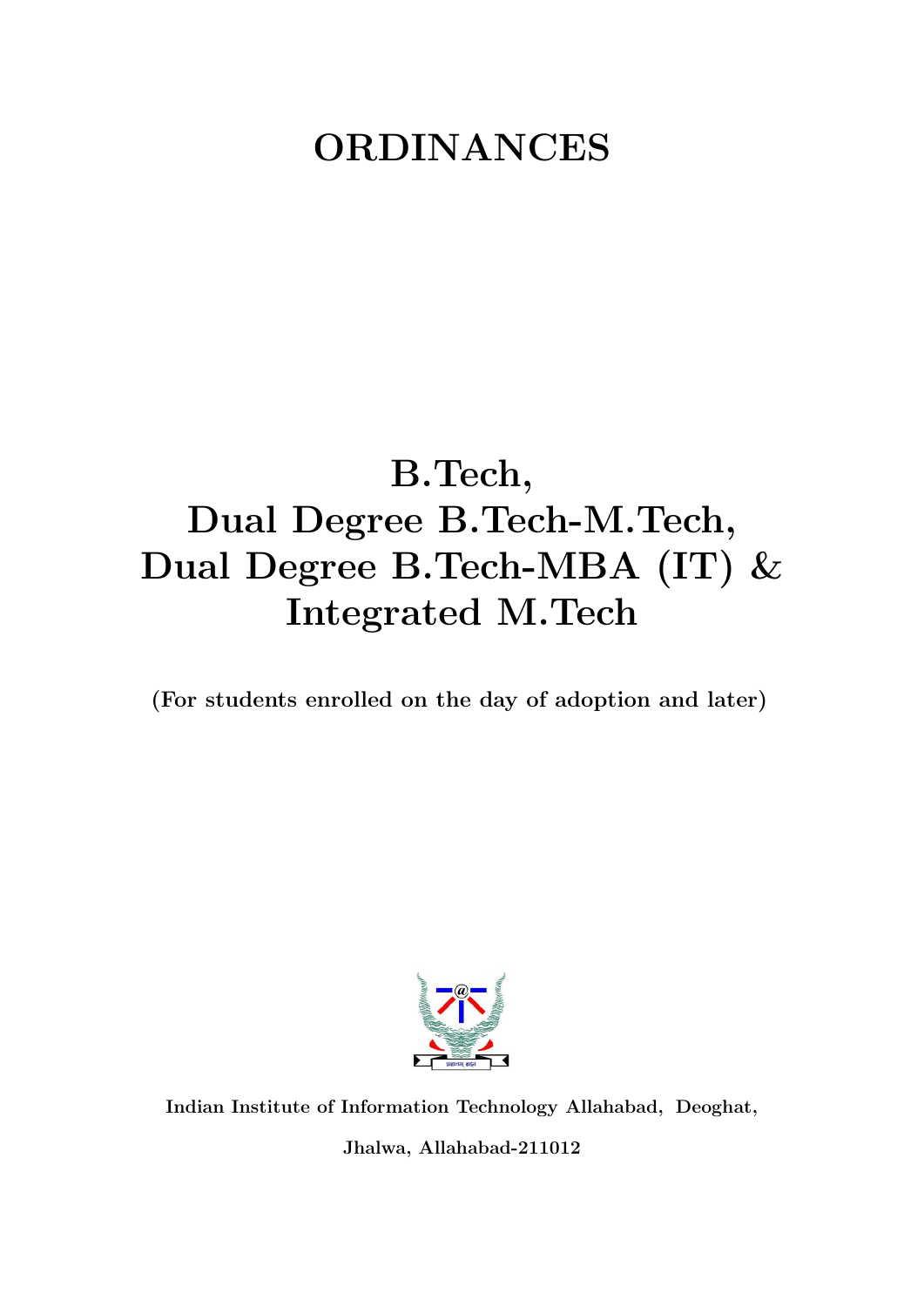(This page has been intentionally left blank)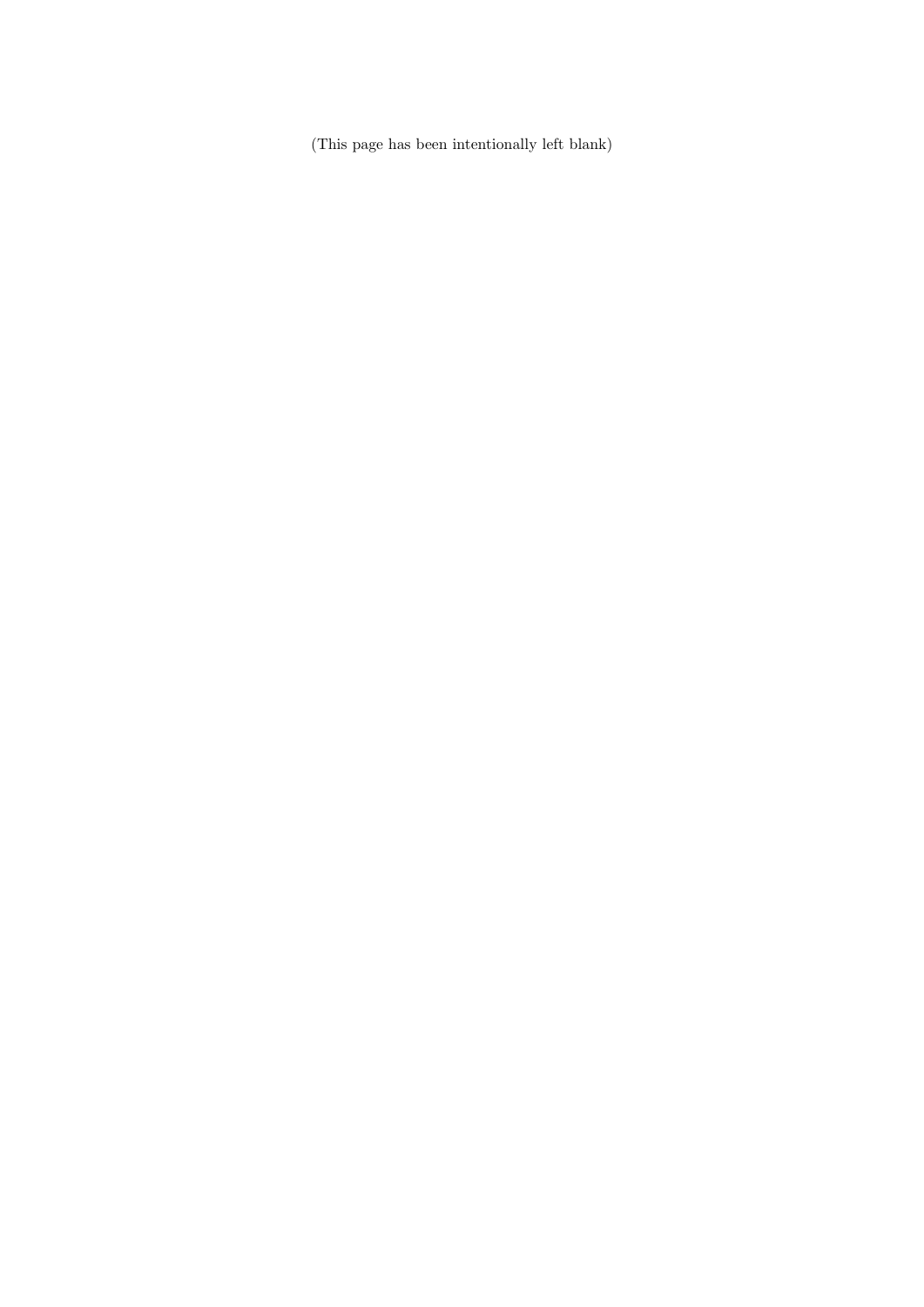### **Contents**

| 1.             | EXTRACTS FROM THE IIIT ACT, 2014                            | 3                |
|----------------|-------------------------------------------------------------|------------------|
|                | 1.1                                                         | $\boldsymbol{3}$ |
|                | 1.2                                                         | $\sqrt{3}$       |
|                | 1.3                                                         | $\overline{4}$   |
| $\bf{2}$       | <b>INTRODUCTION</b>                                         | 5                |
|                | Undergraduate, Dual Degree and Integrated Programmes<br>2.1 | $\overline{5}$   |
|                | 2.2                                                         | $6\phantom{.}6$  |
|                | 2.3                                                         | $\,6\,$          |
|                | Department Undergraduate Committee (DUGC)<br>2.4            | $\,6\,$          |
|                | 2.5                                                         | $\overline{7}$   |
| 3              | <b>ACADEMIC SESSION</b>                                     | 8                |
|                | 3.1                                                         | 8                |
|                |                                                             |                  |
| $\overline{4}$ | <b>ADMISSION</b>                                            | 9                |
|                | 4.1                                                         | 9                |
|                | 4.2                                                         | 9                |
|                | 4.3                                                         | 10               |
|                | 4.4                                                         | 10               |
| 5              | <b>CURRICULUM</b>                                           | 11               |
|                | 5.1                                                         | 11               |
|                | 5.2                                                         | 11               |
|                | 5.3                                                         | 11               |
|                |                                                             |                  |
| 6              | <b>REGISTRATION</b>                                         | 12               |
|                | 6.1                                                         | 12               |
|                | 6.2                                                         | 12               |
|                | 6.3                                                         | 12               |
| 7              | TEACHING AND EVALUATION                                     | 13               |
|                | 7.1                                                         | 13               |
|                | 7.2                                                         | 13               |
|                | 7.3                                                         | 13               |
|                | 7.3.1                                                       | 14               |
|                | 7.3.2                                                       | 15               |
|                | 7.4                                                         | 15               |
|                | 7.5                                                         | 15               |
|                | 7.6                                                         | 15               |
|                | 7.7                                                         | 15               |
|                | 7.8                                                         | 16               |
|                | 7.9                                                         | 16               |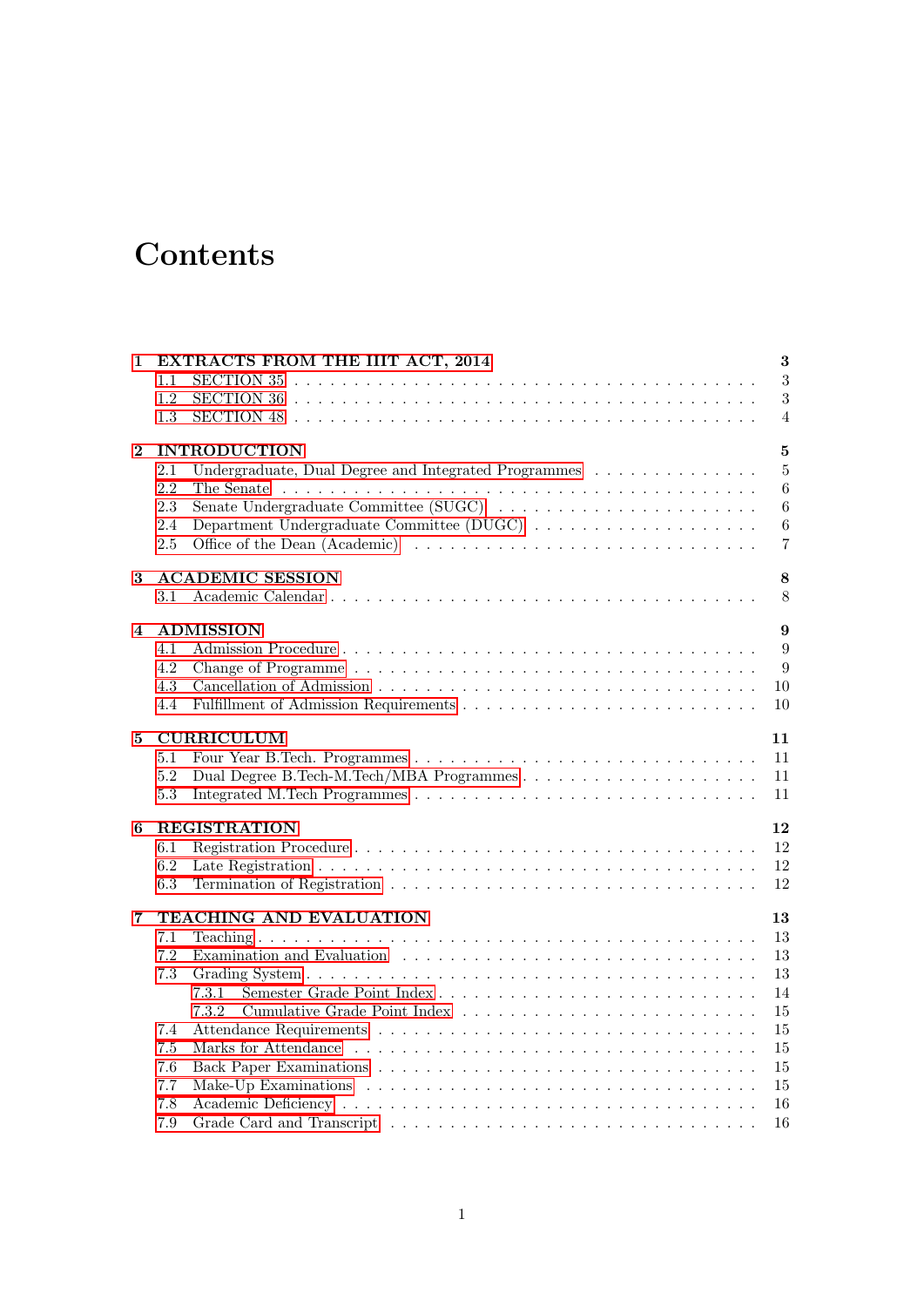| 8                                                | <b>LEAVE OF ABSENCE</b><br>17 |                                                         |    |  |  |  |
|--------------------------------------------------|-------------------------------|---------------------------------------------------------|----|--|--|--|
|                                                  | 8.1                           |                                                         | 17 |  |  |  |
|                                                  | 8.2                           |                                                         | 17 |  |  |  |
|                                                  |                               | 8.2.1                                                   | 17 |  |  |  |
|                                                  | 8.3                           |                                                         | 17 |  |  |  |
|                                                  | 8.4                           | Termination of Programme due to Unauthorized Leave      | 18 |  |  |  |
|                                                  | 8.5                           |                                                         | 18 |  |  |  |
|                                                  |                               | 8.5.1                                                   | 18 |  |  |  |
|                                                  |                               | 8.5.2                                                   | 18 |  |  |  |
|                                                  |                               | Transfer of Credits and Waiver in Lieu Thereof<br>8.5.3 | 19 |  |  |  |
| 9                                                |                               | PROGRAMME REQUIREMENTS                                  | 20 |  |  |  |
|                                                  | 9.1                           |                                                         | 20 |  |  |  |
|                                                  | 9.2                           |                                                         | 20 |  |  |  |
|                                                  | 9.3                           | Absence During the Semester Due to Internship/Training  | 20 |  |  |  |
|                                                  | 9.4                           |                                                         | 20 |  |  |  |
|                                                  | 9.5                           |                                                         | 21 |  |  |  |
| <b>10 GRADUATION REQUIREMENTS</b>                |                               |                                                         |    |  |  |  |
|                                                  |                               |                                                         | 22 |  |  |  |
|                                                  |                               |                                                         | 22 |  |  |  |
|                                                  |                               |                                                         | 22 |  |  |  |
| 11 SCHOLARSHIPS, AWARDS, PRIZES AND MEDALS<br>23 |                               |                                                         |    |  |  |  |
|                                                  |                               | <b>12 CONDUCT AND DISCIPLINE</b>                        | 24 |  |  |  |
|                                                  | <b>13 HOSTELS</b>             |                                                         |    |  |  |  |
|                                                  | <b>14 AMENDMENTS</b>          |                                                         |    |  |  |  |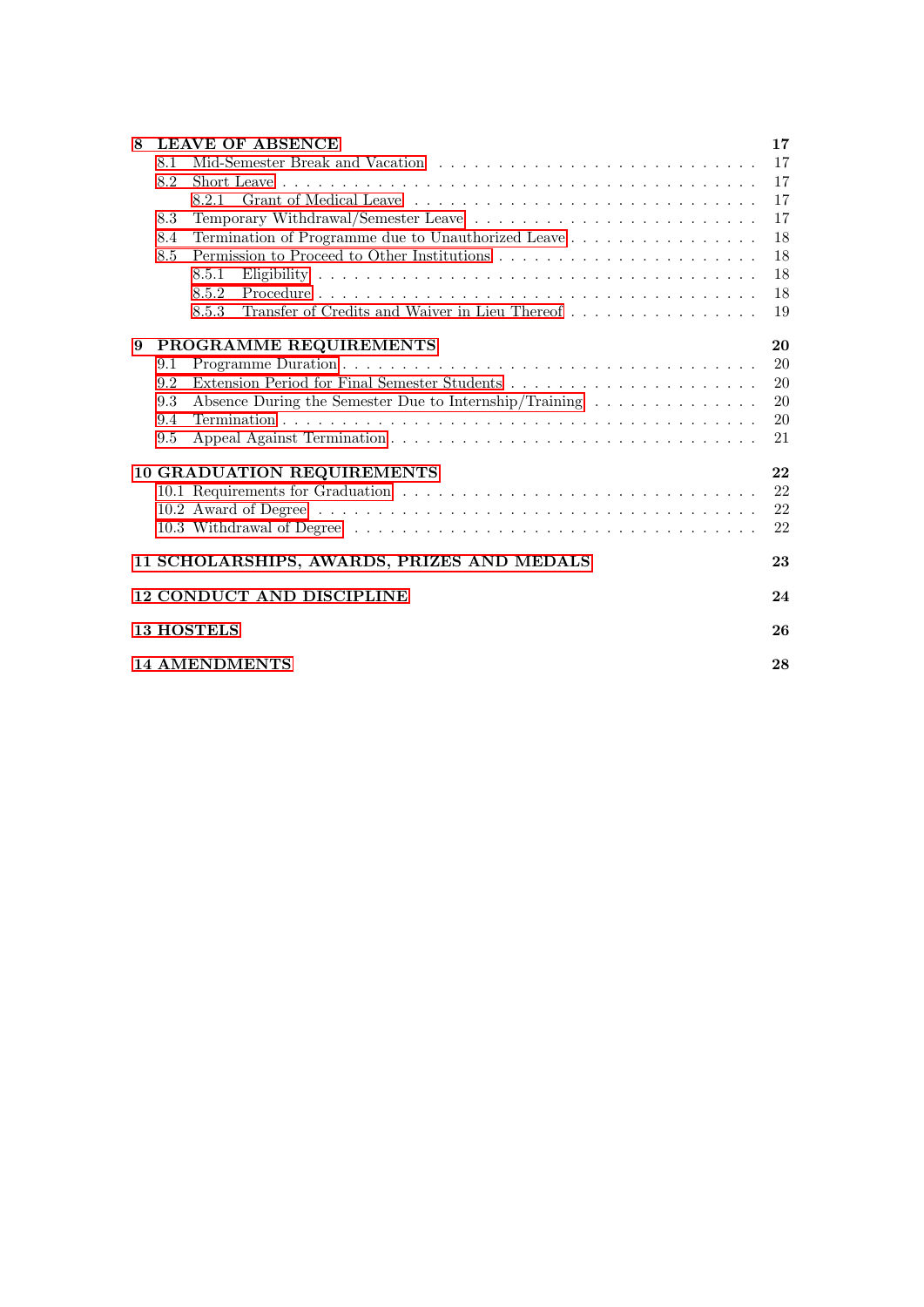## <span id="page-4-0"></span>1. EXTRACTS FROM THE IIIT ACT, 2014

The following are the extracts from THE INDIAN INSTITUTES OF INFORMATION TECHNOLOGY ACT, 2014.

### <span id="page-4-1"></span>1.1 SECTION 35

Subject to the provisions of this Act and the Statutes, the Ordinances of every Institute may provide for all or any of the following matters, namely:–

- (a) the admission of the students to the Institute; Ordinances
- (b) the courses of study to be laid down for all degrees and diplomas of the Institute;
- (c) the conditions under which students shall be admitted to the degree or diploma courses and to the examinations of the Institute, and shall be eligible for degrees and diplomas;
- (d) the conditions of award of the fellowships, scholarships, exhibitions, medals and prizes;
- (e) the conditions and mode of appointment and duties of examining bodies, examiners and oderators;
- (f) the conduct of examinations;
- (g) the maintenance of discipline among the students of the Institute; and
- (h) any other matter which by this Act or the Statutes is to be or may be provided for by the Ordinances.

#### <span id="page-4-2"></span>1.2 SECTION 36

- (1) Save as otherwise provided in this section, Ordinances shall be made by the Senate.
- (2) All Ordinances made by the Senate shall have effect from such date as it may direct, but every Ordinance so made shall be submitted, as soon as may be, to the Board and shall be considered by the Board at its next meeting. Ordinances how

to be made

(3) The Board shall have power by resolution to modify or cancel any such Ordinance and such Ordinance shall from the date of such resolution stand modified accordingly or cancelled, as the case may be.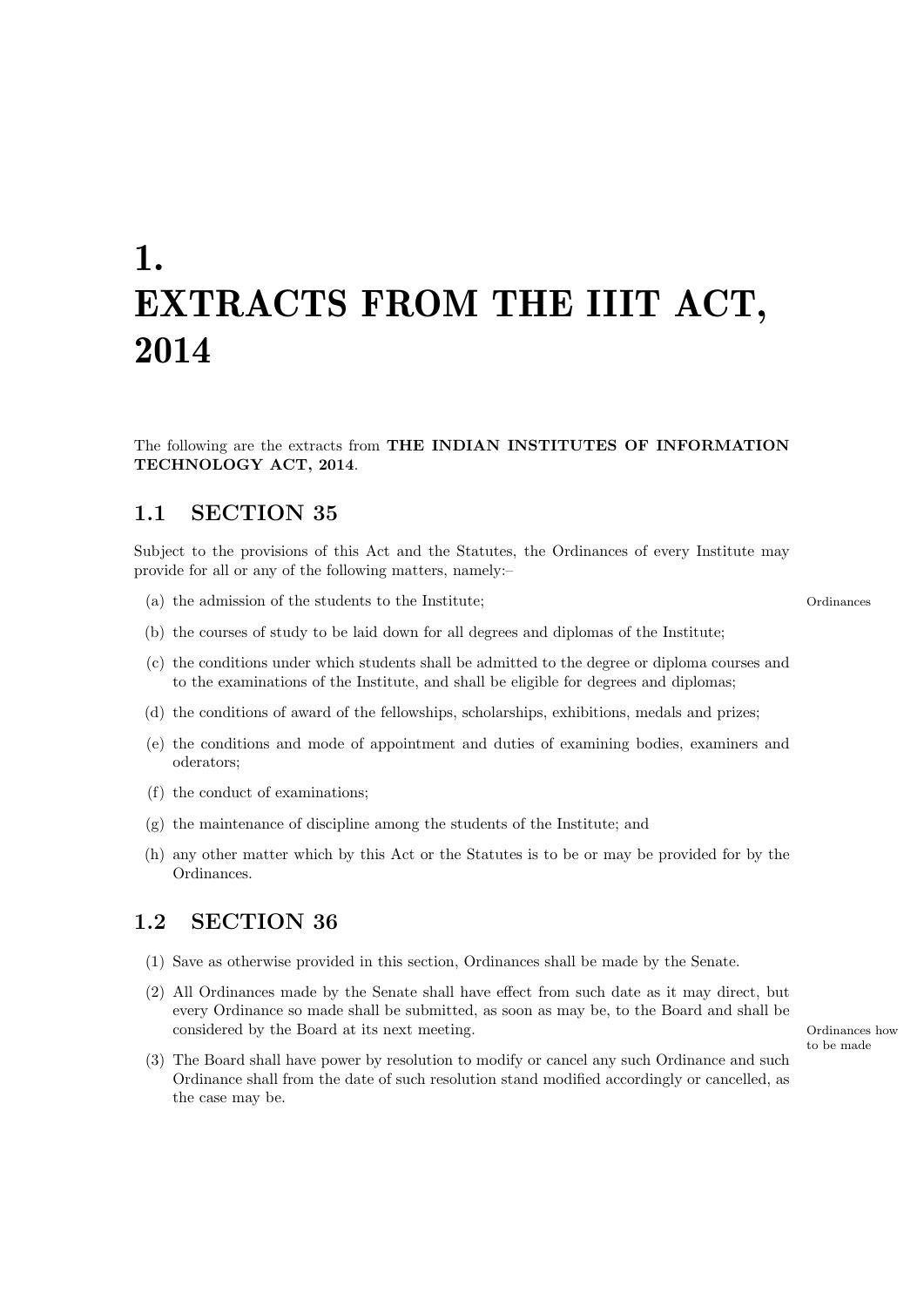#### <span id="page-5-0"></span>1.3 SECTION 48

- (1) Notwithstanding anything contained in this Act-
	- (a) the Board of Governors of an Institute functioning as such immediately before the commencement of this Act shall continue to so function until a new Board is constituted for that Institute under this Act, but on the constitution of a new Board under this Act, the members of the Board holding office before the commencement of this Act shall cease to hold office;
- (b) every Senate constituted in relation to every Institute before the commencement of this Act shall be deemed to be the Senate constituted under this Act until a Senate is constituted under this Act for the Institute, but on the constitution of the new Senate under this Act, the members of the Senate holding office before the commencement of Transitional this Act shall cease to hold office;<br>provisions
	- provisions (c) the Statutes, Ordinances, rules, regulations and bye-laws of each existing Institute as in force, immediately before the commencement of this Act, shall continue to apply to the corresponding institute in so far as they are not inconsistent with the provisions of this Act until the first Statutes and the Ordinances are made under this Act;
	- (d) any student who joined classes of the existing Institute on or after the academic year 2007-2008 or completed the course on or after the academic year 2010-2011 shall for the purpose of clause (c) of sub-section (1) of section 7, be deemed to have pursued a course of study in the existing Institute located at Kancheepuram only if such student has not already been awarded degree or diploma for the same course of study.
	- (2) The Central Government may, without prejudice to the provisions of sub-section (1), if it considers necessary and expedient to do so, by notification, take such measures which may be necessary for the transfer of the existing Institute mentioned in column (3) of the Schedule to the corresponding Institute mentioned under column (5) of the Schedule.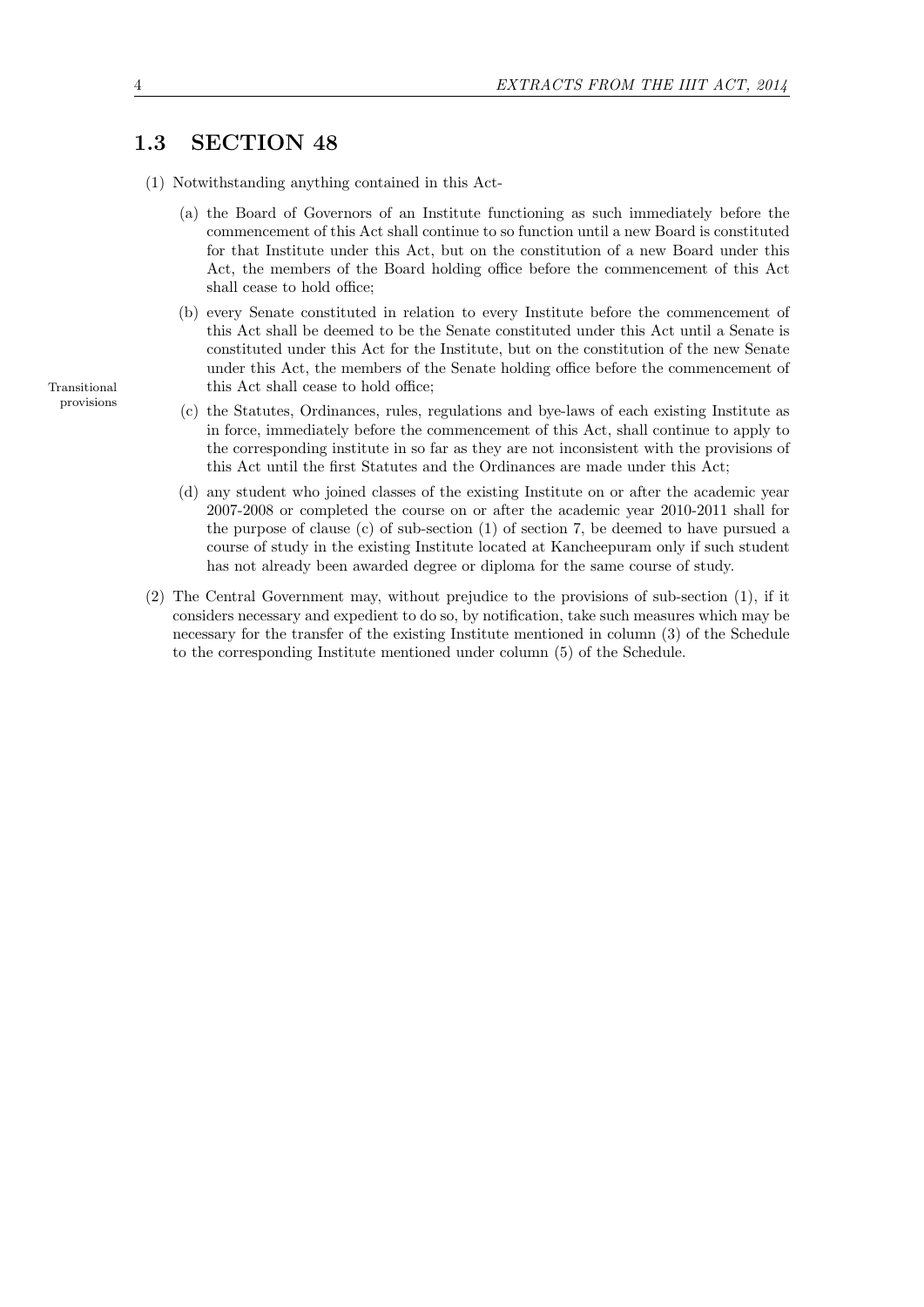# <span id="page-6-0"></span>2. INTRODUCTION

The objectives of the Undergraduate and Dual Degree programmes offered by Indian Institute of Information Technology-Allahabad (hereafter referred as IIIT-A) are:

- To equip students with state of the art knowledge and skills to produce talent with outstanding ability
- To create entrepreneurs and leaders of industry and profession
- To add to the existing intellectual pool of young minds to meet the growing demands of the nation in Information Technology and other related areas, and
- To lay a foundation for life long learning ability and a capacity for adaptation in the ever changing world

The programmes aim to achieve these objectives by moulding young talents as engineers who can recognize and solve problems in different technical and social domains. The main emphasis of the programmes is to instill inquisitive thinking and curiosity with a sense of service to the nation and society at large.

#### <span id="page-6-1"></span>2.1 Undergraduate, Dual Degree and Integrated Programmes

IIIT-A offers the following 4-year Bachelor of Technology (B.Tech) programmes in:

- 1. Information Technology (B.Tech (IT))
- 2. Electronics & Communication Engineering (B.Tech (ECE))

The Institute also offers the following 5-year Dual Degree in Bachelor of Technology (B.Tech)- Master of Technology (M.Tech)/Master of Business Administration in Information Technology (MBA (IT)) programmes as follows:

1. B.Tech (IT)-M.Tech (IT) with specializations in:

- (a) Bioinformatics
- (b) Cyber Law and Information Security
- (c) Human Computer Interaction
- (d) Intelligent Systems
- (e) Robotics
- (f) Software Engineering
- (g) Wireless Communication Engineering
- 2. B.Tech (ECE)-M.Tech (ECE) with specialization in:
	- (a) Microelectronics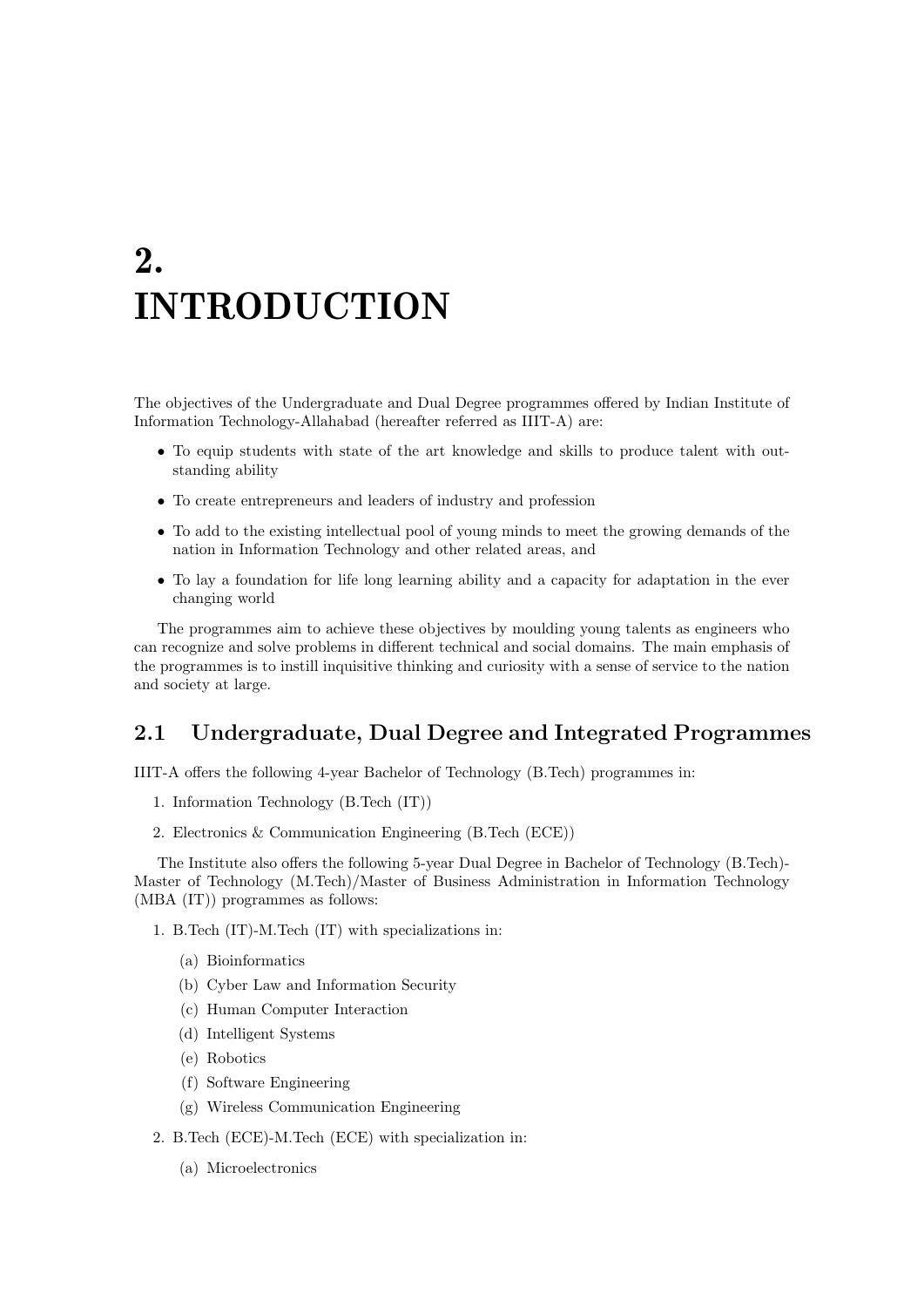- (b) Biomedical Engineering
- 3. B.Tech (IT) MBA (IT)
- 4. B.Tech (ECE) MBA (IT)

During 2012-13 the institute offered a 5-year Integrated M.Tech degree in Biomedical Engineering (Int. M.Tech (BME)).

#### <span id="page-7-0"></span>2.2 The Senate

The Senate is the principal academic body of the institution and, subject to the provision of the rules, has the control over and is responsible for the maintenance of standards of teaching, research and training, approval of syllabi, coordination of research activities, examinations and tests within the institution and exercises such powers and perform such other duties and functions as may be prescribed or conferred upon it by the Rules of the Institution.

#### <span id="page-7-1"></span>2.3 Senate Undergraduate Committee (SUGC)

The Senate Undergraduate Committee (SUGC) is a standing committee of the Senate. The composition of the SUGC and the process of election of its Chairperson is as prescribed by the Senate. The Chairperson of the SUGC convenes and presides over the meetings.

The SUGC has jurisdiction in the following matters concerning the undergraduate programmes of the institute:

- approval of new courses of instruction,
- desirable modifications of courses already approved,
- credit valuation of courses,
- policy matters related to examinations,
- evaluation of academic performance, and
- such other related matters as may be referred to it by the Senate.

The functions of SUGC consist primarily of general policy determination, coordination and review, but, the Senate retains the power of final review and decides such matters as may be brought in appeal before it. The committee consists of Chairperson, all the DUGC Covenors, a Senate nominee, Deputy Registrar (Academic) as ex officio Secretary, SPGC Chairperson as a Special Invitee and two student observers from Student Gymkhana. In discharging its responsibilities, the SUGC shall make use of the appraisals and recommendations of the various academic Departments concerned.

#### <span id="page-7-2"></span>2.4 Department Undergraduate Committee (DUGC)

The Department Undergraduate Committee (DUGC) consists of a Convenor (a faculty, nominated by the Head of Department in consultation with the faculty of the Department), the Head of the Department as  $ex$  officio Chairperson, a minimum of four  $(4)$  and a maximum of eight  $(8)$  faculty members, and two student representatives (chosen by undergraduate students of the Department) for a one-year period. The tenure of the faculty members shall be two years, half of them retiring each year. In the first year, lots will be drawn to decide on the retiring members. The DUGC advises the students in their academic programmes and makes recommendations to the SUGC in all academic matters.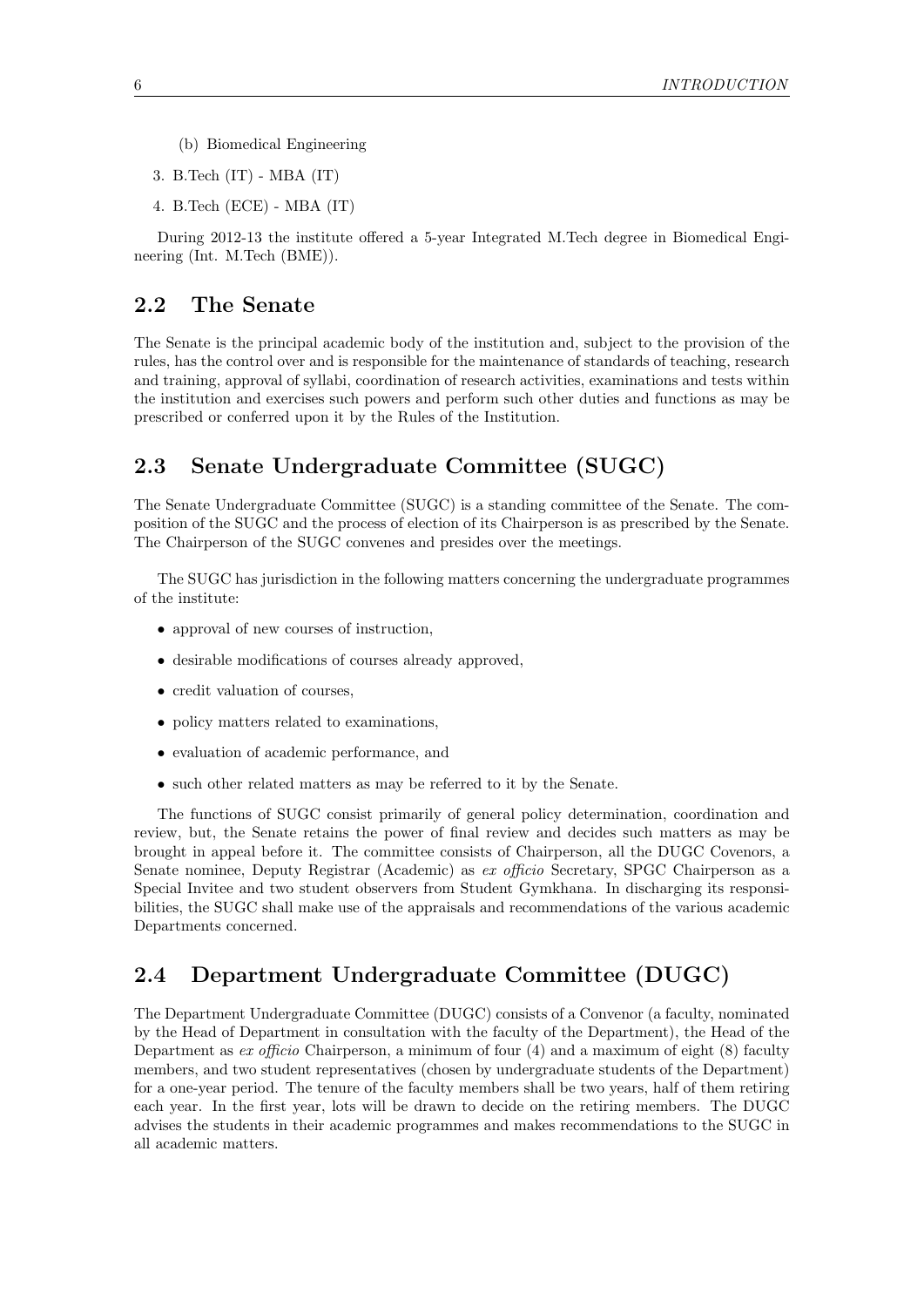### <span id="page-8-0"></span>2.5 Office of the Dean (Academic)

The office of Dean (Academic) is responsible for the implementation of the decisions taken on academic matters by the Senate. The office:

- receives, processes and maintains all records relating to the undergraduate programmes including curricula, courses offered, academic calendar, registration, leave, examinations, grades and award of degrees and prizes,
- disseminates information pertaining to all academic matters,
- issues necessary memoranda/orders, and
- acts as a channel of communication between the students, instructors and Departments or interdisciplinary programmes.

Students can get information for various academic programmes, rules and regulations from the office of Dean (Academic).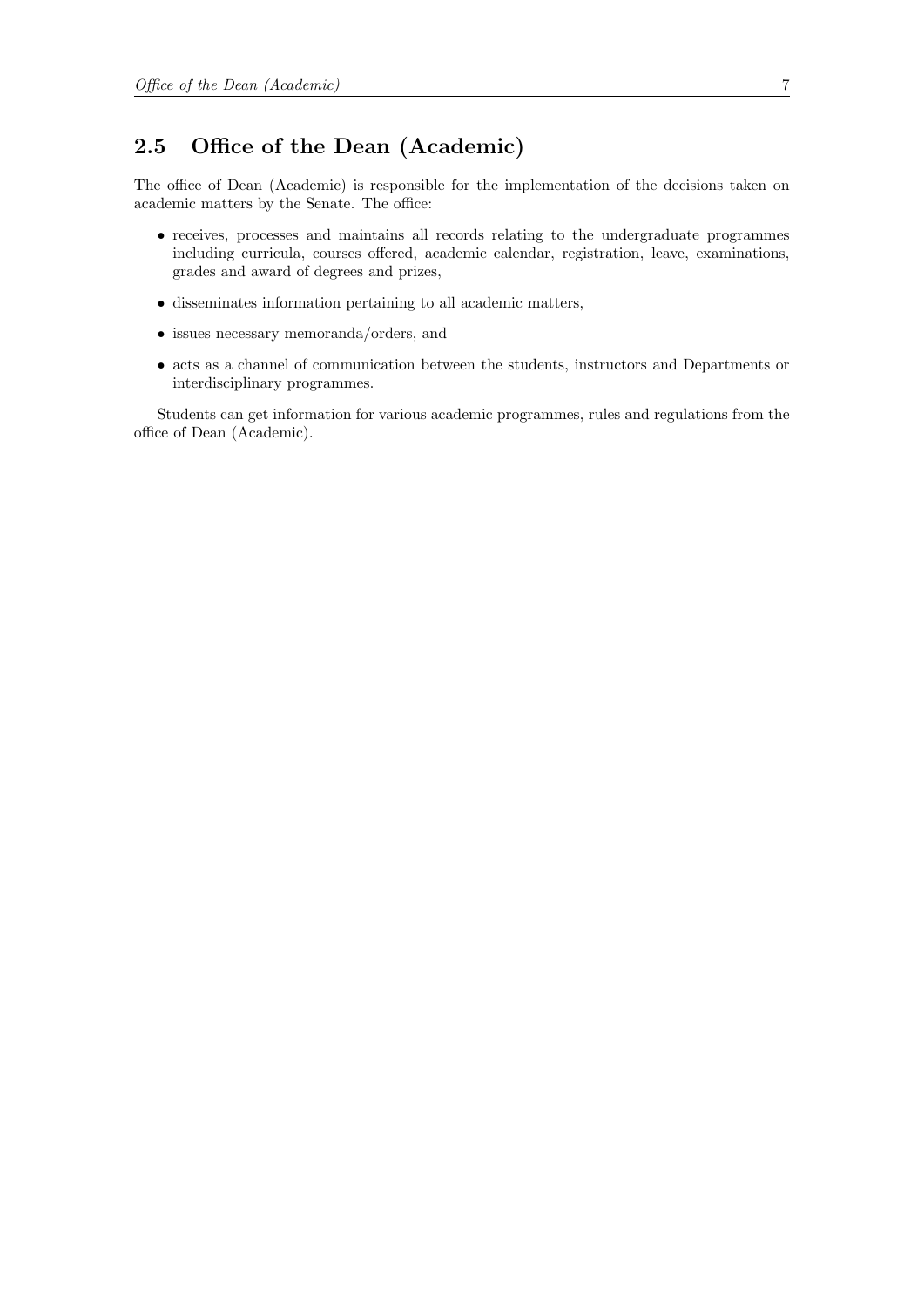# <span id="page-9-0"></span>3. ACADEMIC SESSION

The academic session normally begins in the first week of July every year and ends in June. It is divided into two parts:

- Odd Semester: July December
- Even Semester: January June

Each of the two semesters consists of about twenty one weeks with one week of Mid-Semester break. The last two-three weeks of each semester are used for the End Semester examination and two weeks period during the semesters is utilized for the one Mid Semester examination. Thus, there are 14 working weeks of instructions in each semester.

#### <span id="page-9-1"></span>3.1 Academic Calendar

The exact dates of all important events, such as orientation, registration, late registration, commencement of classes, submission of documents, examinations, submission of grades, vacation, Mid-Semester recess, etc., during the academic session are specified in the Academic Calendar of the Institute are approved by the Senate.

The Academic Calendar shall be displayed on the Institute's website.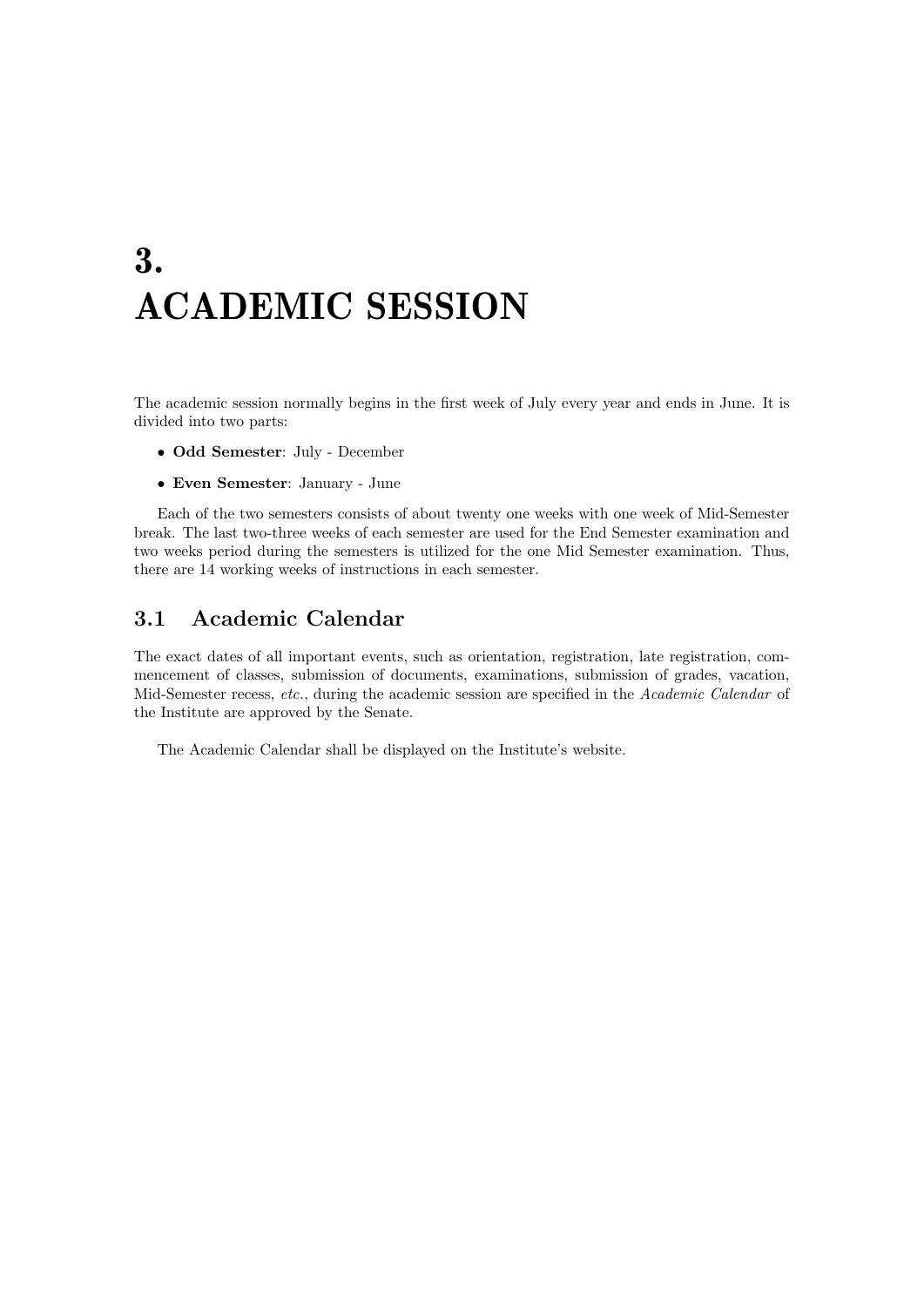### <span id="page-10-0"></span>4. ADMISSION

#### <span id="page-10-1"></span>4.1 Admission Procedure

Admission to all the B.Tech, Dual Degree B.Tech-M.Tech and Dual Degree B.Tech-MBA programmes are made once in a year in as per the guidelines framed by Ministry of Human Resource Development (MHRD), Government of India, from time to time.

The admissions of foreign nationals and Indian students studying abroad to undergraduate Engineering programs in Premier Institutions of India is being done under Direct Admission of Students Abroad (DASA) scheme of MHRD.

Reservation shall be as per MHRD, Government of India, guidelines framed from time to time.

Students shall pursue the respective programmes allocated to them at the time of admission. The Senate may later allow change of branch for a limited number of students as descrbied in the next section.

Admission to any of aforementioned programmes in the Institute requires that the applicant completes all the registration formalities laid down under [REGISTRATION](#page-13-0).

### <span id="page-10-2"></span>4.2 Change of Programme

A student may be allowed change of Programme/Specialization after the first year on the basis of his/her academic performance, subject to strength requirements in the current and target programmes/specializations.

The guidelines for programme change are as follows:

- 1. The change of programme/specialization is a privilege and not a right.
- 2. The option is available to students who have been admitted to a programme through the normal admission process into any of the B.Tech and Dual Degree B.Tech-M.Tech/MBA programmes.
- 3. The applicant must have passed all the courses (no  $E/F/R$  grade) in the previous semester(s) of the programme.
- 4. The SGPI of the previous semester(s) must be not less than 7.5.
- 5. The change of Programme/Specialization is subject to the number of seats available in the target Programme/Specialization as per its sanctioned strength. The maximum number of seats in the target Programme may be increased by 5% of sanctioned strength.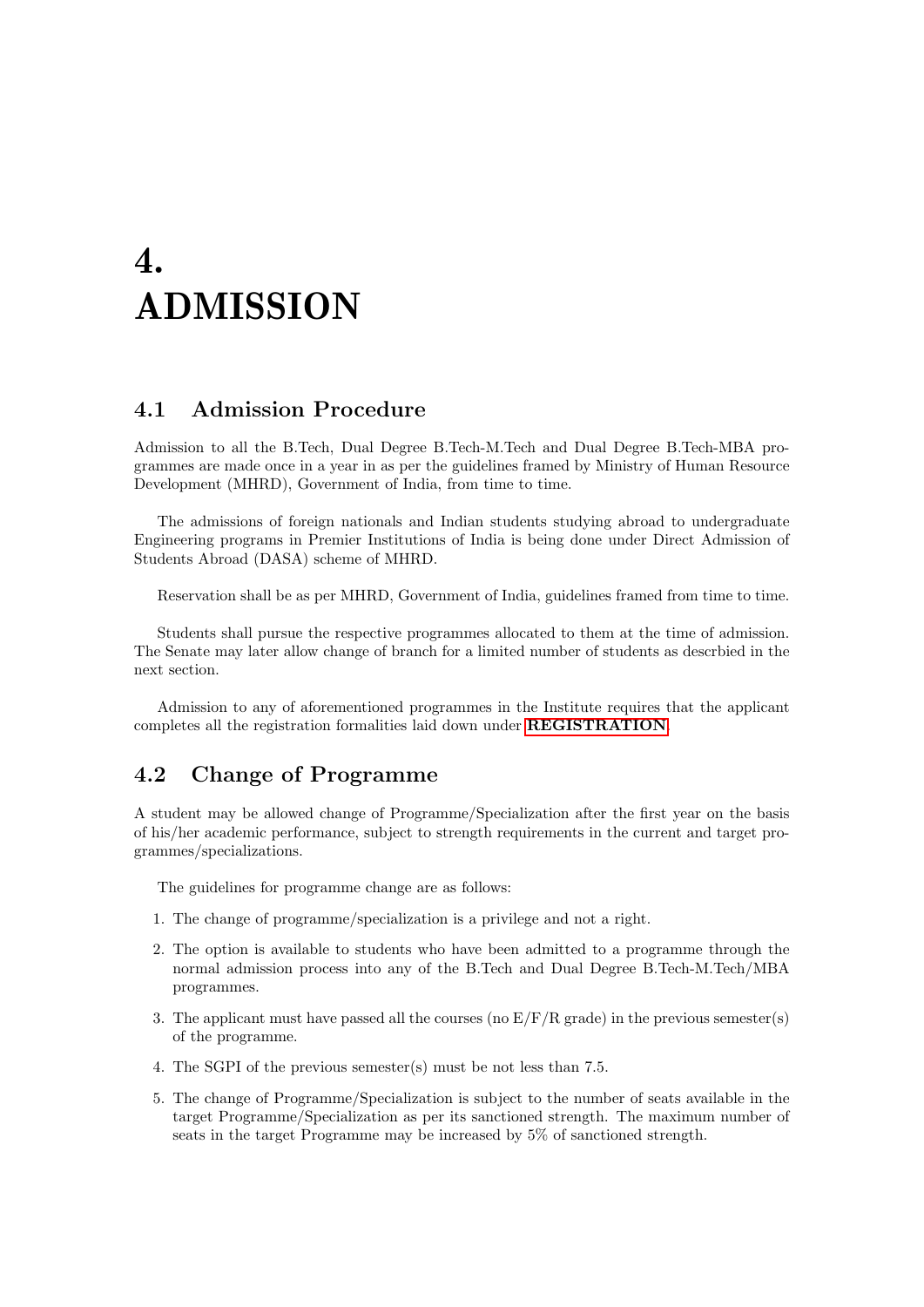- 6. The number of seats in the current programme must not fall below 60% of its sanctioned strength.
- 7. Students, desirous of having a change, have to submit their applications to the office of Dean (Academic).

### <span id="page-11-0"></span>4.3 Cancellation of Admission

All students admitted provisionally or otherwise to any programme shall submit copies of their mark sheets, provisional certificates, etc., of the qualifying examination and other documents by the last date specified for the purpose in the Academic Calendar. The Senate can cancel the admission of any student who fails to submit the prescribed documents by the specified date or to meet other stipulated requirement(s). The Senate may also cancel the admission at any later time if it is found that the student had supplied some false information or suppressed relevant information while seeking admission.

#### <span id="page-11-1"></span>4.4 Fulfillment of Admission Requirements

Admission to any undergraduate programme requires that the applicant

- be eligible,
- goes through the laid-down admission procedure, and
- pays the prescribed fees.

All admissions to the undergraduate programmes should be formally approved by the Senate.

The fee structures for the aforementioed programmes shall be displayed on the Institute's website.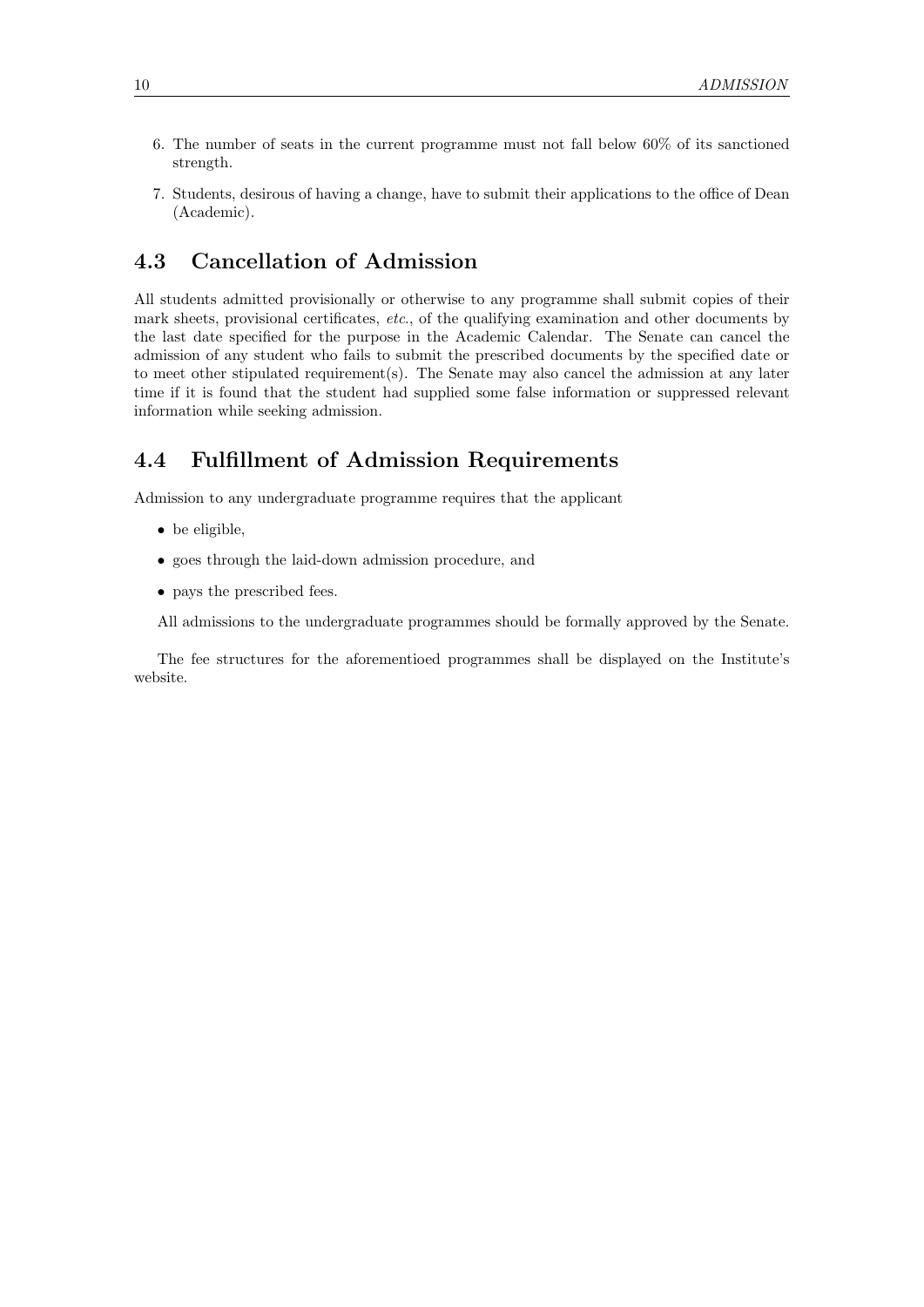### <span id="page-12-0"></span>5. CURRICULUM

The details of the curricula for the programmes listed under Section [Undergraduate, Dual](#page-6-1) [Degree and Integrated Programmes](#page-6-1) of [INTRODUCTION](#page-6-0) are published in a separate document named *Curriculum Brochure* by the Institute. This brochure is a a one-stop up-to-date curriculum for each admitted batch of students for every program. However, the syllabi of various subjects shall be published separately on the concerned Departments' website.

#### <span id="page-12-1"></span>5.1 Four Year B.Tech. Programmes

B.Tech programmes are 4-year, 8-semester programmes. Each year has two semesters of 14 instructional weeks each, viz, Odd Semester and Even Semester.

Each semester has certain credit requirements. The requirements for courses may include passing core courses, elective courses and projects. The specific details shall be displayed through the Curriculum Brochure.

#### <span id="page-12-2"></span>5.2 Dual Degree B.Tech-M.Tech/MBA Programmes

Dual Degree B.Tech-M.Tech/MBA(IT) Programmes are 5-year, 10-semester programmes in which two degrees (B.Tech and M.Tech/MBA(IT)) are given together only after successful completion of the programme.

Each semester has certain credit requirements. The requirements for courses may include passing core courses, elective courses and projects. The specific details shall be displayed through the Curriculum Brochure.

#### <span id="page-12-3"></span>5.3 Integrated M.Tech Programmes

Integrated M.Tech Programmes are 5-year, 10-semester programmes.

Each semester has certain credit requirements. The requirements for courses may include passing core courses, elective courses and projects. The specific details shall be displayed through the Curriculum Brochure.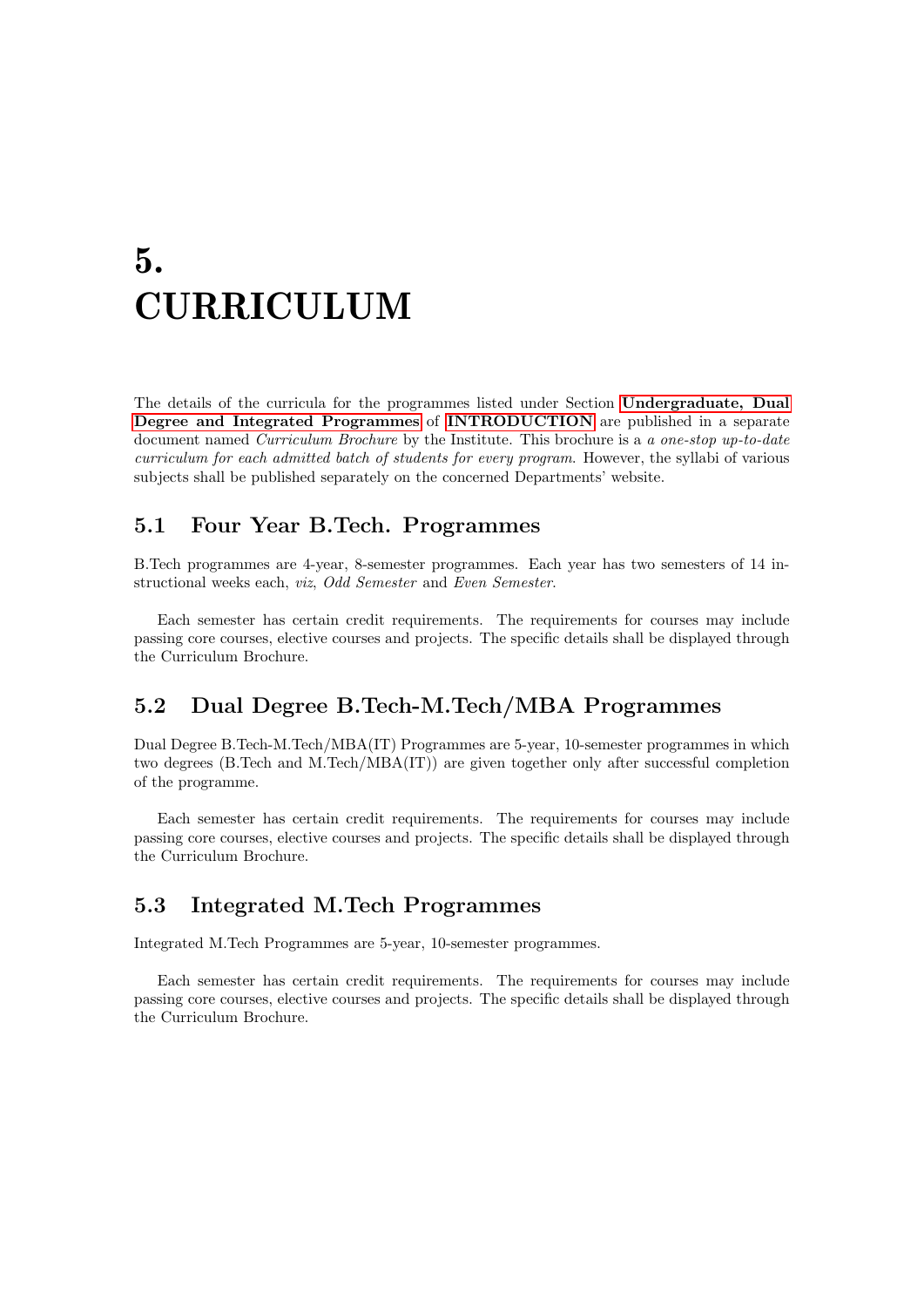# <span id="page-13-0"></span>6. REGISTRATION

All students are required to register each semester for the courses to be pursued by them, as per their programme, on the dates specified in the Academic Calendar. A student must ensure that he/she has completed the pre-requisites, if any, for the registration. The sole responsibility for registration rests with the student concerned.

### <span id="page-13-1"></span>6.1 Registration Procedure

A list of courses to be offered during the semester is available from the Curriculum Brochure. Every course is assigned credits to reflect the amount of course content and number of contact hours per week. One theory credit denotes one hour of lecture per week and one lab (practicals, project, etc.) credit denotes one and half hours of laboratory work per week. The courses consist of core, elective and projects. The details of the courses shall be displayed through Curriculum Brochure. Electives shall be allotted based solely on merit.

The registration procedure involves following parts:

- 1. Filling of the Registration Form
- 2. Payment of fees and clearance of outstanding dues (if any)

A new student who awaits the final result of the qualifying examination is allowed to register provisionally on submission of a certificate from his/her last institution stating that he/she has appeared in the final examination (both theory and practical). The candidate is required to submit documents of having passed the qualifying examination by the last date given in the Academic Calendar to get his/her registration regularized, failing which their admission shall be cancelled.

#### <span id="page-13-2"></span>6.2 Late Registration

If, for any compelling reason like illness, etc., a student is unable to register on the day of registration, he/she can register on the late registration day (*i.e.*, after about a week from the beginning of the semester) specified in academic calendar on payment of the late registration fee. However, if a student seeks prior permission to register late on valid grounds, Chairman, Senate may allow and exempt him/her from payment of late registration fee.

#### <span id="page-13-3"></span>6.3 Termination of Registration

If a student fails to report and register by the last date of registration without any bona fide reason, his/her registration may be terminated by Senate.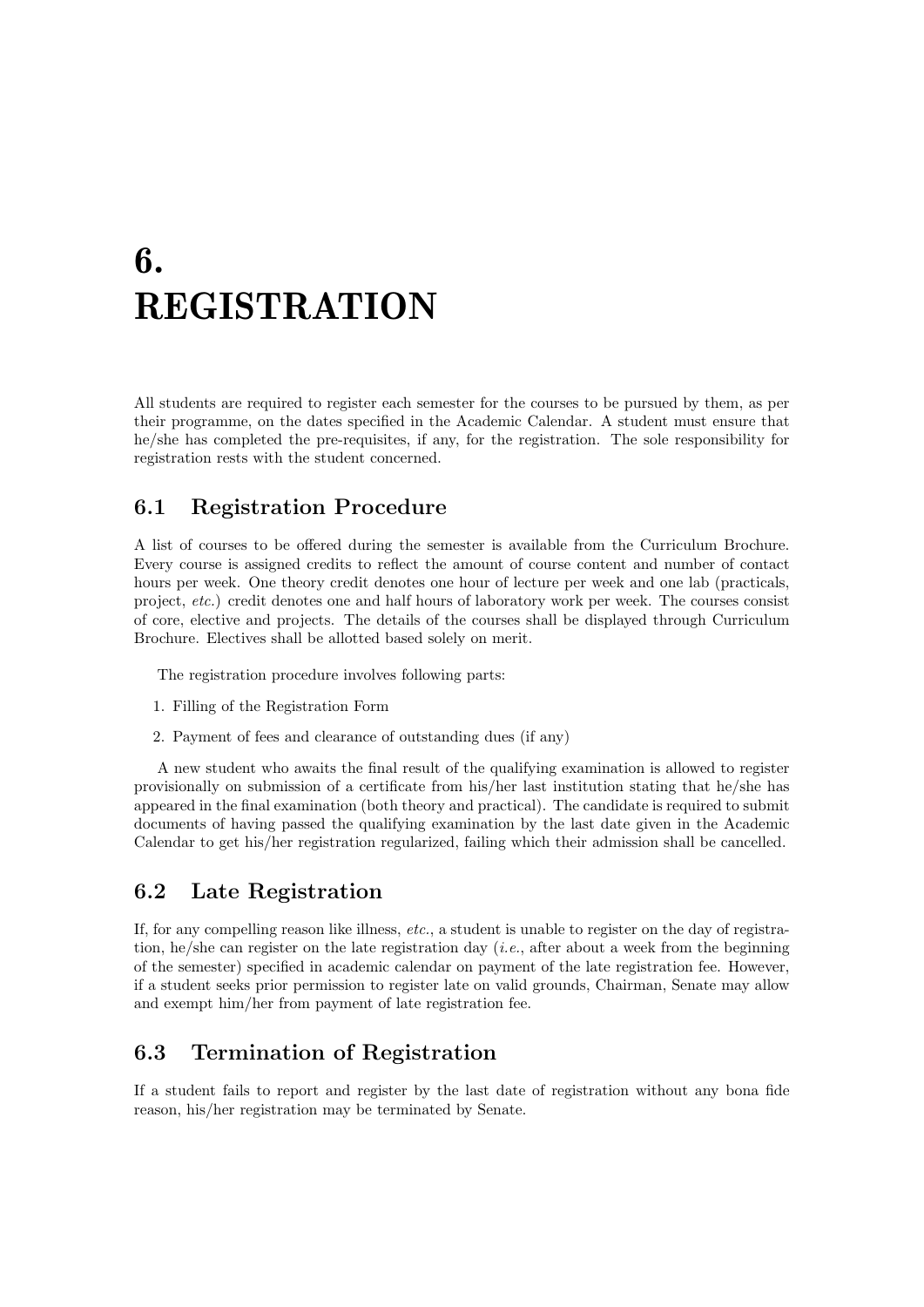# <span id="page-14-0"></span>7. TEACHING AND EVALUATION

### <span id="page-14-1"></span>7.1 Teaching

- Medium: The medium of instruction is English.
- Approval of courses: The course structure for a programme is fixed. Introduction of any course, along with its weight in terms of credits, requires approval by Senate.
- List of elective courses: The list of electives to be offered in a programme is finalized before the beginning of the semester by Dean (Academic), taking into consideration all the requirements and the recommendations of the Departments. The list is to be reported to the Senate.
- Conduct of courses: Each course is conducted by a faculty member as instructor. An instructor is responsible for conducting the course, setting of question papers, holding quiz, assignments, evaluating the performance of the students, awarding the grades at the end of the semester/summer term and submitting the grades to the Examination Cell office within the prescribed time limit. If a course is conducted by more than one instructor, the instructor-incharge shall be responsible for coordination and overall conduction of the course.
- Teaching assignments: The instructors for all the courses offered by a Department during the semester are designated by the concerned Departmental Head. If any other Department is also required to participate in teaching a particular course, the respective Head designates the instructor. The allocation is to be finalized by Dean (Academic).

### <span id="page-14-2"></span>7.2 Examination and Evaluation

Student enrolled in various Programmes of the Institute shall be awarded Letter Grades in each of his/her courses by the concerned instructor at the end of each semester, based on their continuous assessment process. This shall include appropriate weights for all evaluative exercises undertaken by the respective instructor during that semester, viz., Mid Semester Examination, quizzes, assignments, tutorials, internal assessment, attendance in the courses, End Semester Examination, etc.

### <span id="page-14-3"></span>7.3 Grading System

IIIT-A follows a relative grading system. The following are the grades that may be awarded based on performance of the student in the concerned subject(s).

- 1.  $A+$  grade for *outstanding* performance.
- 2. A grade for very good performance.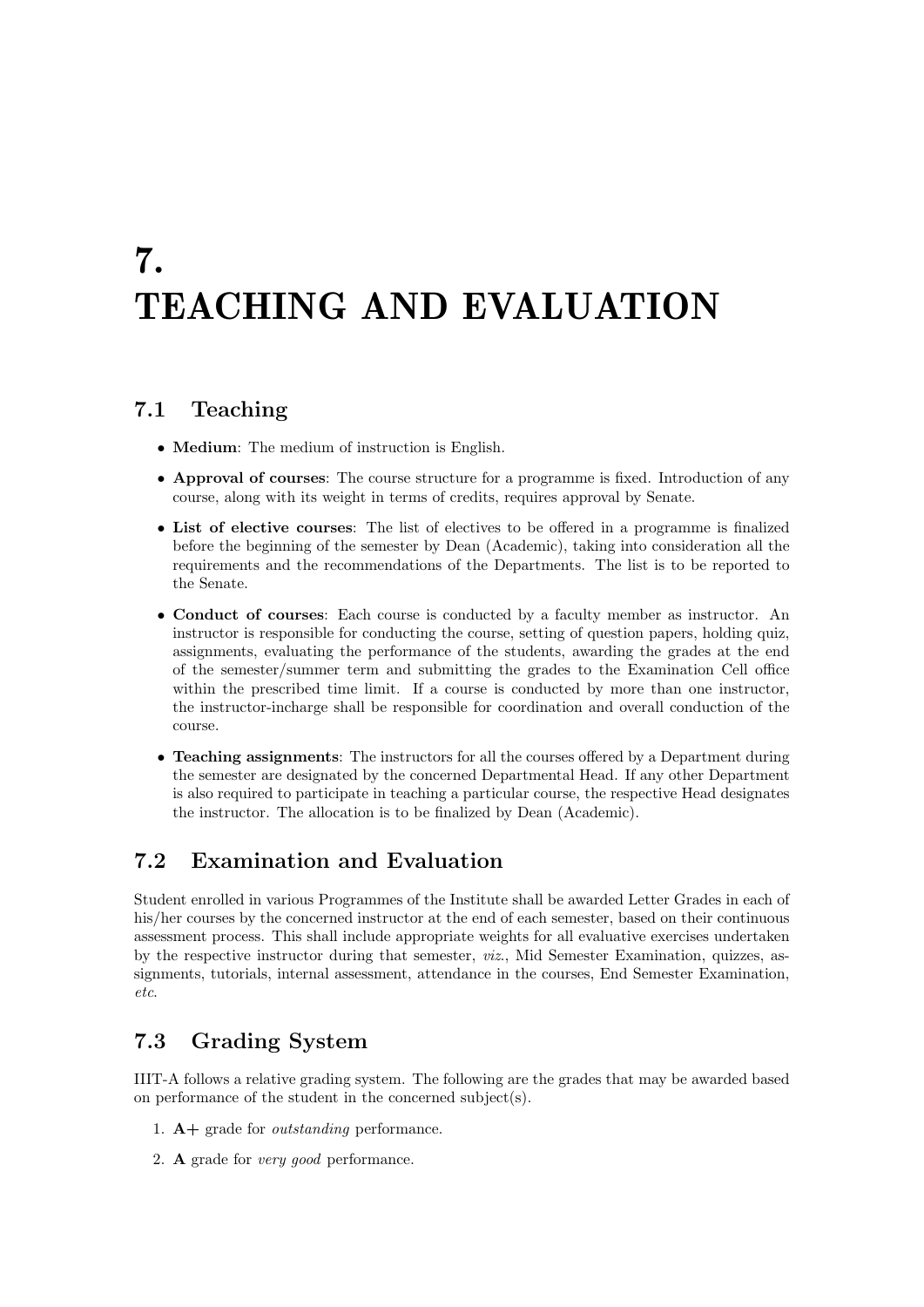- 3. B+ grade for fair performance.
- 4. B grade for satisfactory performance.
- 5. C grade for below average performance.
- 6. D grade for poor performance and is the lowest passing grade. Students with poor performance may be awarded this grade.
- 7. E grade denotes that the student is exposed to the course. It is same as F grade except that it will enable concerned student to register for any other course(s) for which this course is a prerequisite. The cutoff for E-grade is 75% of marks required to acquire the lowest passing grade. E is a fail grade.
- 8. F grade stands for fail. May be awarded if the performance of the student is below all the above categories or was absent in the End Semester exam.
- 9. I grade stands for incomplete. If a student does not complete all the requirements for a course for a genuine reason, the instructor may award grade I (Incomplete). This grade must be converted by the instructor to a regular letter grade by the last date for such conversion specified in the Academic Calendar, failing which it is automatically converted to an **F** grade. The grade may also be used to indicate *result awaited* for any other reason till the last day of declaration of results.
- 10. R grade stands for registration cancelled for want of minimum attendance. This grade shall be awarded to students who do not meet the minimum stipulated attendance for the concerned course. Students may be provisionally allowed to appear in the End Semester. However, approval of Senate, based on student's appeal in the next meeting, is required to obtain appropriate grade.

The above letter grades, their descriptions, and the numerical grade points on a 10-point scale (known as Grade Points) are given in the following table:

| Grade | Description                                    | Weight<br>(g)    |
|-------|------------------------------------------------|------------------|
| $A+$  | Outstanding                                    | 10               |
| А     | Very good                                      | 9                |
| $B+$  | Fair                                           | 8                |
| Β     | Satisfactory                                   |                  |
| С     | Below average                                  | 6                |
| Ð     | Poor                                           | 5                |
| E     | Exposed                                        | $\left( \right)$ |
| F     | Fail                                           | 0                |
|       | Incomplete (OR) Result awaited                 | Not applicable   |
| R     | Registration cancelled for want of minimum at- | Not applicable   |
|       | tendance                                       |                  |

Table 7.1: Grades, description and weight (grade points)

#### <span id="page-15-0"></span>7.3.1 Semester Grade Point Index

The Semester Grade Point Index (SGPI) is the weighted average of the grade points earned by a student in all the courses credited and describes his/her performance in a semester. If the grade points associated with the letter grades awarded to a student are  $g_1, g_2, g_3, \ldots g_n$  and the corresponding credits are  $c_1$ ,  $c_2$ ,  $c_3$ , ...  $c_n$ :

$$
SGPI = \frac{\sum_{i=1}^{n} c_i g_i}{\sum_{i=1}^{n} c_i}
$$

Whenever a student is permitted to appear in a Back Paper, the new letter grade replaces the old letter grade in the computation of the SGPI.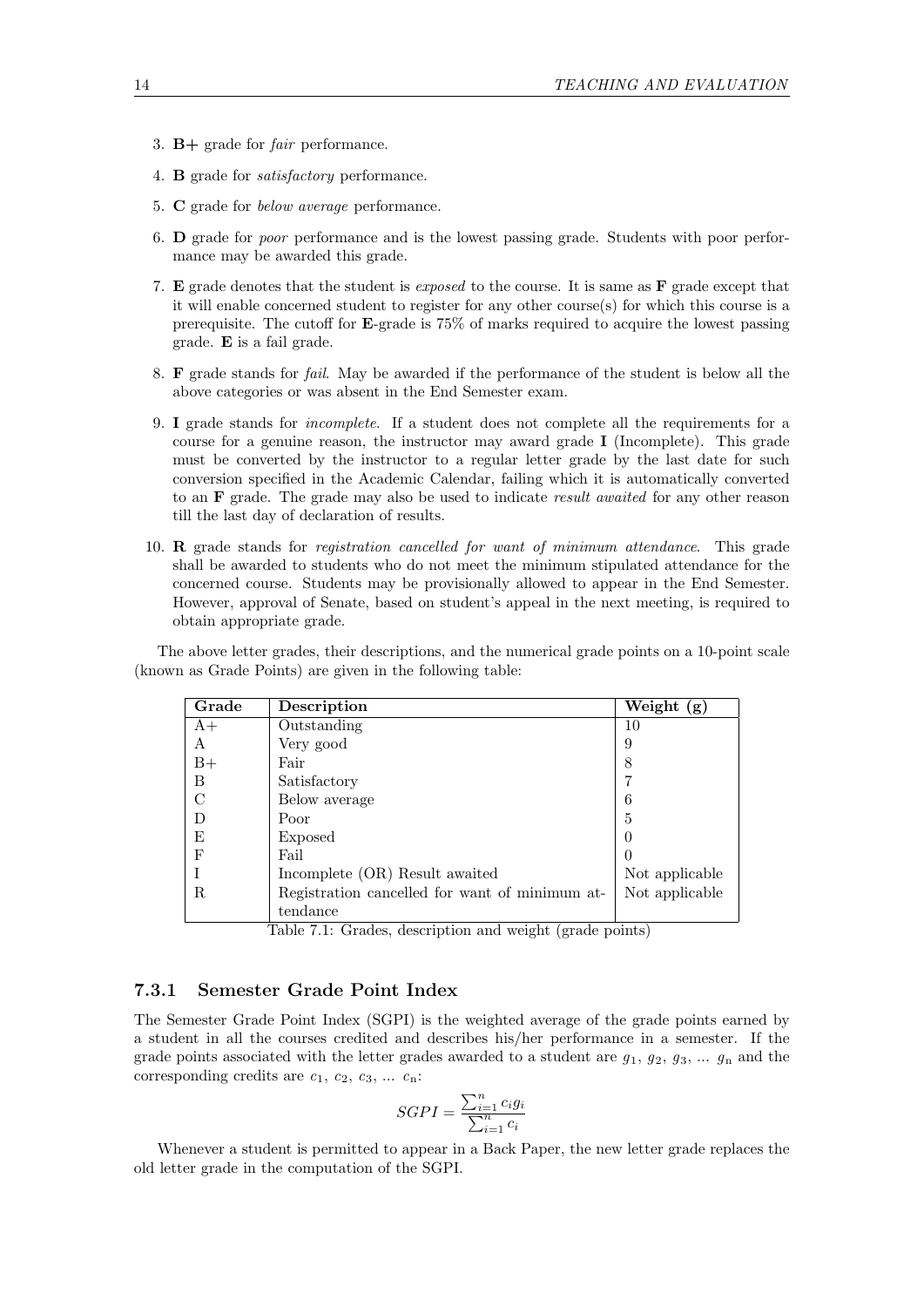#### <span id="page-16-0"></span>7.3.2 Cumulative Grade Point Index

The Cumulative Grade Point Index (CGPI) indicates the overall academic performance of a student in all the courses registered up to and including the latest completed semester. It is computed in the same manner as the SGPI, considering all the courses (say  $k$ ) over all the previous semesters, and is given by:

$$
CGPI = \frac{\sum_{i=1}^{k} c_i g_i}{\sum_{i=1}^{k} c_i}
$$

#### <span id="page-16-1"></span>7.4 Attendance Requirements

At the time of calculating attendance requirements, following rules will be followed :

- 1. A student shall be deemed to have undergone a regular course of study in the Institute if he/she has at least 75% attendance in the lecture/practical of the concerned course.
- 2. The above limit includes a maximum leave margin of 25% in each course including approved leave for any reason (medical leave, participation in Seminars/Workshops/Internships, etc). Consequently, a student must physically be present in at least 50% of the classes/labs, and may have a maximum of 25% approved leave for completing a course.
- 3. A student who does not meet the above attendance requirement shall have his/her registration in the course cancelled. He/she shall be awarded  $\bf{R}$  grade.

In the case of a core course, the student should register for and repeat the course when it is offered next. The course may be replaced if the course is not run in the corresponding semester subsequent year with the approval of Dean (Academic). The recommendation of the concerned DUGC shall be considered.

#### <span id="page-16-2"></span>7.5 Marks for Attendance

Provided that a student has met attendance requirements as stated above, the student will be awarded attendance marks proportional to his/her attendance percentage. Leave of any nature shall not qualify for attendance marks.

#### <span id="page-16-3"></span>7.6 Back Paper Examinations

A student who has received a failed grade may be given opportunities to pass the course by appearing in Back Paper examinations. For the purpose of calculating the number of Back Papers every credit course (Theory Paper, Term Paper, Practical Examination and Mini Project etc.) shall all be treated as one paper each. Nature of, and restrictions on Back Paper examinations are subject to policies set by Senate from time to time.

### <span id="page-16-4"></span>7.7 Make-Up Examinations

Make-Up examination is like a regular End Semester examination. Such examinations are permitted for students who miss End Semester examinations due to health-related issues. Students may be allowed to appear in Make-Up examinations through the policy made by Senate from time to time.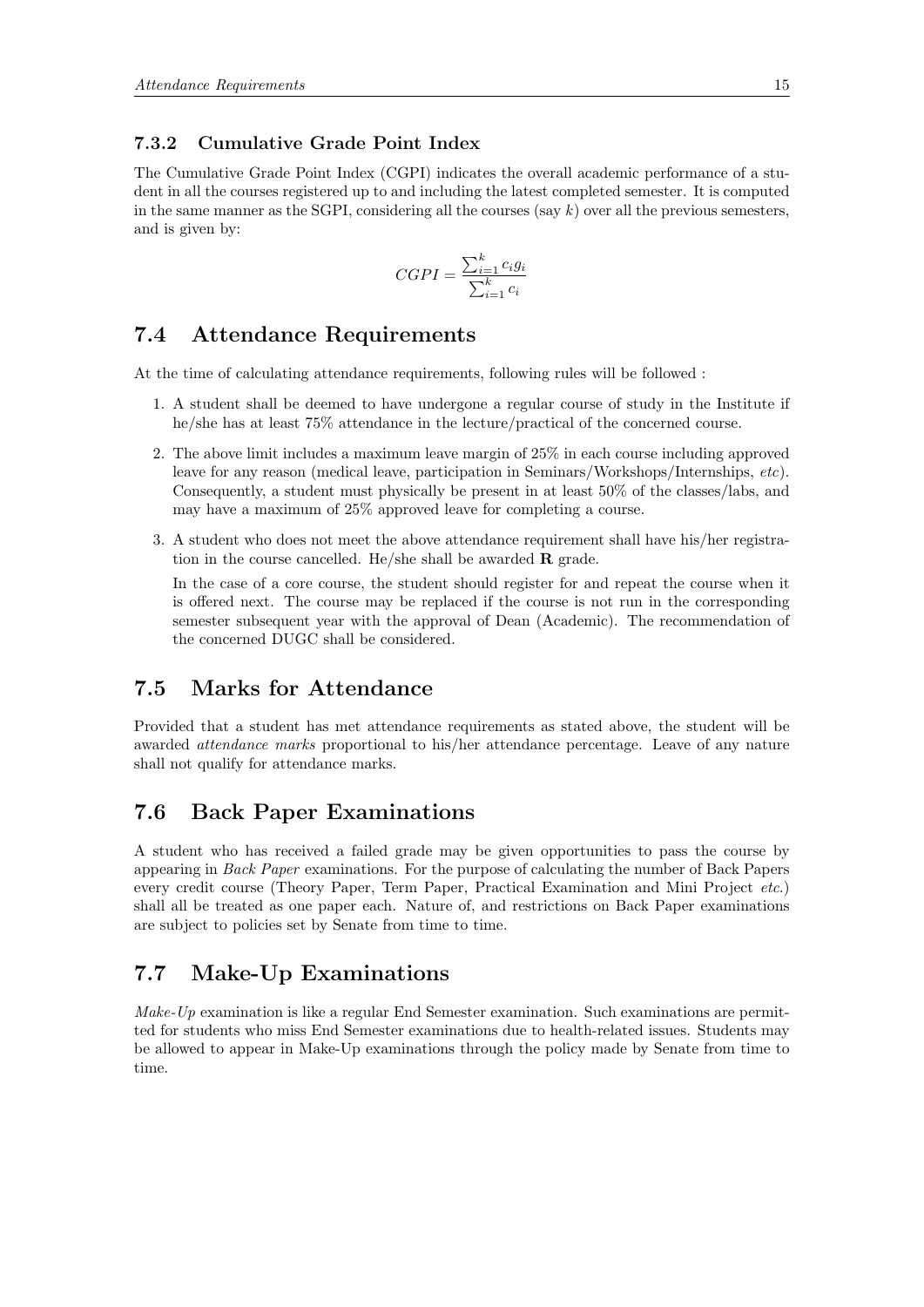### <span id="page-17-0"></span>7.8 Academic Deficiency

A student will be placed in the Academically Deficient list if the percentage of credits cleared is less than  $50\%$ <sup>[1](#page-17-2)</sup> in the previous academic year (over the Odd and Even semester that academic year) after declaration of the Back Paper examination. Such a student has to register afresh for the courses in which F-grade was awarded to clear the failed component (Theory/Lab/Both). For the rest of the previous courses (previous to the last academic year), the student can appear in the Back Paper Exams.

### <span id="page-17-1"></span>7.9 Grade Card and Transcript

Grade cards are issued after the End Semester examination of each semester and the Back Paper examinations.

The Grade card contains the credits gained by a student in different courses in the semester with his/her performance indicators, SGPI and CGPI. The Back Paper Grade Card contains the modified credits obtained in the subjects and modified SGPI and CGPI.

Transcripts are issued on request for a fee.

<span id="page-17-2"></span> ${}^{1}\mathbf{R}$  grades are not included in the calculation.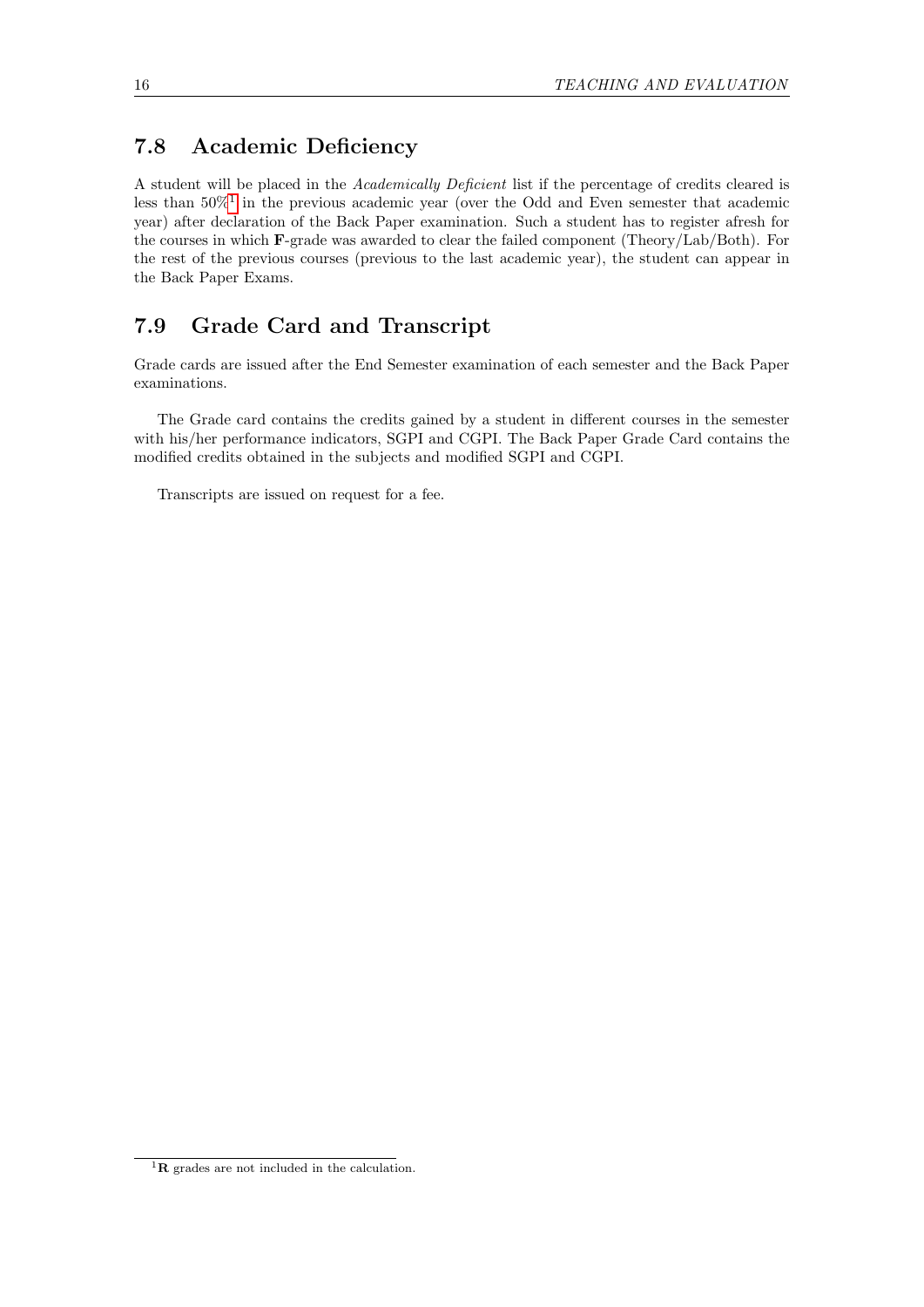# <span id="page-18-0"></span>8. LEAVE OF ABSENCE

#### <span id="page-18-1"></span>8.1 Mid-Semester Break and Vacation

B.Tech students are entitled to avail themselves of the Mid-Semester break and vacations as specified in the Academic Calendar.

### <span id="page-18-2"></span>8.2 Short Leave

Leave of absence during the semester is discouraged for all registered students. However, for bona fide reasons, a student may be granted leave of absence during the semester by the concerned DUGC. The rules under Short Leave are:

- 1. Maximum of 15 working days for medical reasons
- 2. Maximum of 5 working days for non-medical reasons
- 3. In no case a student can be granted leave of absence in excess of 20 working days in a semester. The stipulations under Section [Attendance Requirements](#page-16-1) of [TEACHING](#page-14-0) [AND EVALUATION](#page-14-0) have to be adhered to for individual courses.
- 4. Short leave is counted under minimum attendence requirements in favour of the student.

Application for leave of absence should be addressed to the Chairperson, DUGC who shall be the competent authority for granting Short Leave. It should be submitted to the DUGC with a medical certificate (in original), if applicable. Leave of absence may not usually be availed without prior approval of the DUGC, and an application with appropriate document(s) should be submitted to the DUGC in such cases.

#### <span id="page-18-3"></span>8.2.1 Grant of Medical Leave

In case of leave due to sickness/medical disability, an application for the grant of leave must be supported by a medical certificate issued by the Institute's Doctor or Institute recognized Hospital(s). In case, the treatment is availed by a registered Private Medical Practitioner, the application should first be approved by the Medical Board of the Institute and then should be submitted to the Head of the Department. The application for medical leave must be submitted either during the period of treatment/hospitalization or within seven days after recovery.

### <span id="page-18-4"></span>8.3 Temporary Withdrawal/Semester Leave

A student may be allowed to withdraw temporarily on leave of absence for a semester for bona fide reasons. Such leave of absence shall ordinarily not exceed two semesters with or without break during the entire period of the academic programme.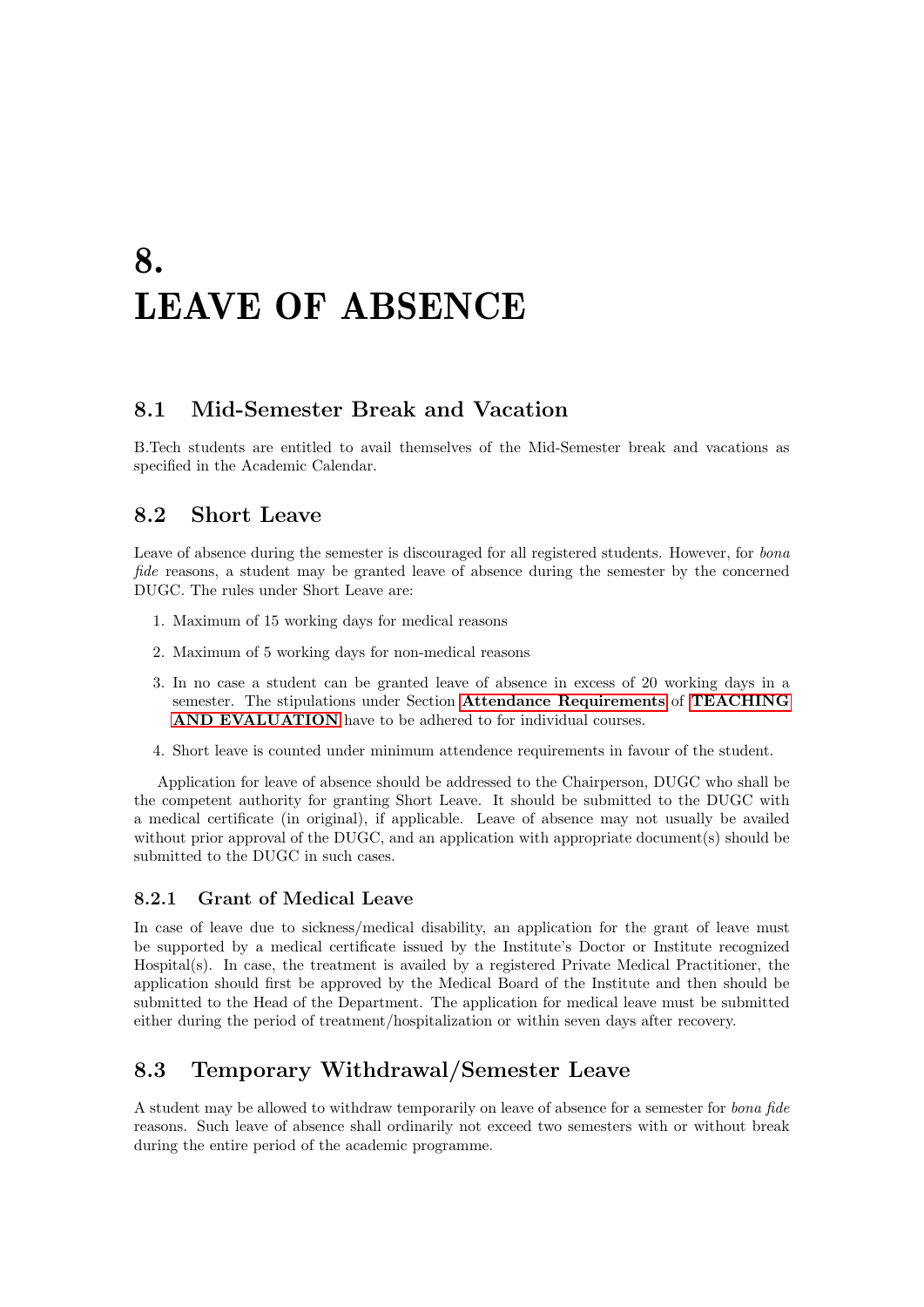An application for temporary withdrawal should be made before the date of registration for the semester as mentioned in the Academic Calendar. However, under exceptional circumstances, a student may apply for withdrawal anytime during the semester.

Application for temporary withdrawal should be addressed to the Dean (Academic) along with the recommendation of the concerned DUGC with a medical certificate (in original), if applicable. Dean (Academic) will be the competent authority to grant the leave.

A student who remains on authorized leave of absence due to ill health shall be required to submit a certificate from a Registered Medical Practitioner to the effect that she/he is sufficiently cured and is fit to resume his/her studies. The institute may constitute a Medical Board to determine the fitness of the student to resume studies. The registration of the student shall be provisional till the Board certifies fitness. In the event that the Board recommends that the student is not yet fit to resume studies, the registration may be cancelled.

A student who resumes studies will have to register for the semester from which he had withdrawn to continue his/her programme.

#### <span id="page-19-0"></span>8.4 Termination of Programme due to Unauthorized Leave

- 1. If a student does not appear in the End Semester examination of all the courses in which he/she is registered, his/her program may be terminated by Senate.
- 2. Unauthorized absence for a long period during a semester his/her program may be terminated by Senate.
- 3. Unauthorized absence for a period of four or more weeks during a semester shall result in automatic cancellation of the registration of the student from all the courses in that semester.

#### <span id="page-19-1"></span>8.5 Permission to Proceed to Other Institutions

In order to help a student to broaden his/her horizon and gain course/work experience, he/she may be permitted to proceed to other academic institutions in India or abroad as a non-degree student.

A student who satisfies the minimum eligibility conditions given below may spend at least one semester and up to two semesters in any academic institution of repute in India or abroad with prior permission of Dean (Academic). Dean (Academic), on the recommendation of the DUGC, may allow a student waiver for the semester in lieu of his/her successful completion of the programme elsewhere as a non-degree student.

#### <span id="page-19-2"></span>8.5.1 Eligibility

- 1. No outstanding Back Papers,
- 2. CGPI of at least 7.0

#### <span id="page-19-3"></span>8.5.2 Procedure

The student shall make an application to Dean (Academic) through the concerned DUGC, giving details of the proposed programme and shall submit a statement of purpose with sufficient information about the institution where he/she has chosen to spend time as a non-degree student.

The DUGC shall examine the student's proposal to determine whether the proposed programme is of a nature that the student will benefit from the exposure. Any application for waiver of credits at IIIT-A or transfer of credits from the other institution shall be decided in accordance with the procedure given below. On the recommendation of the DUGC, Dean (Academic) may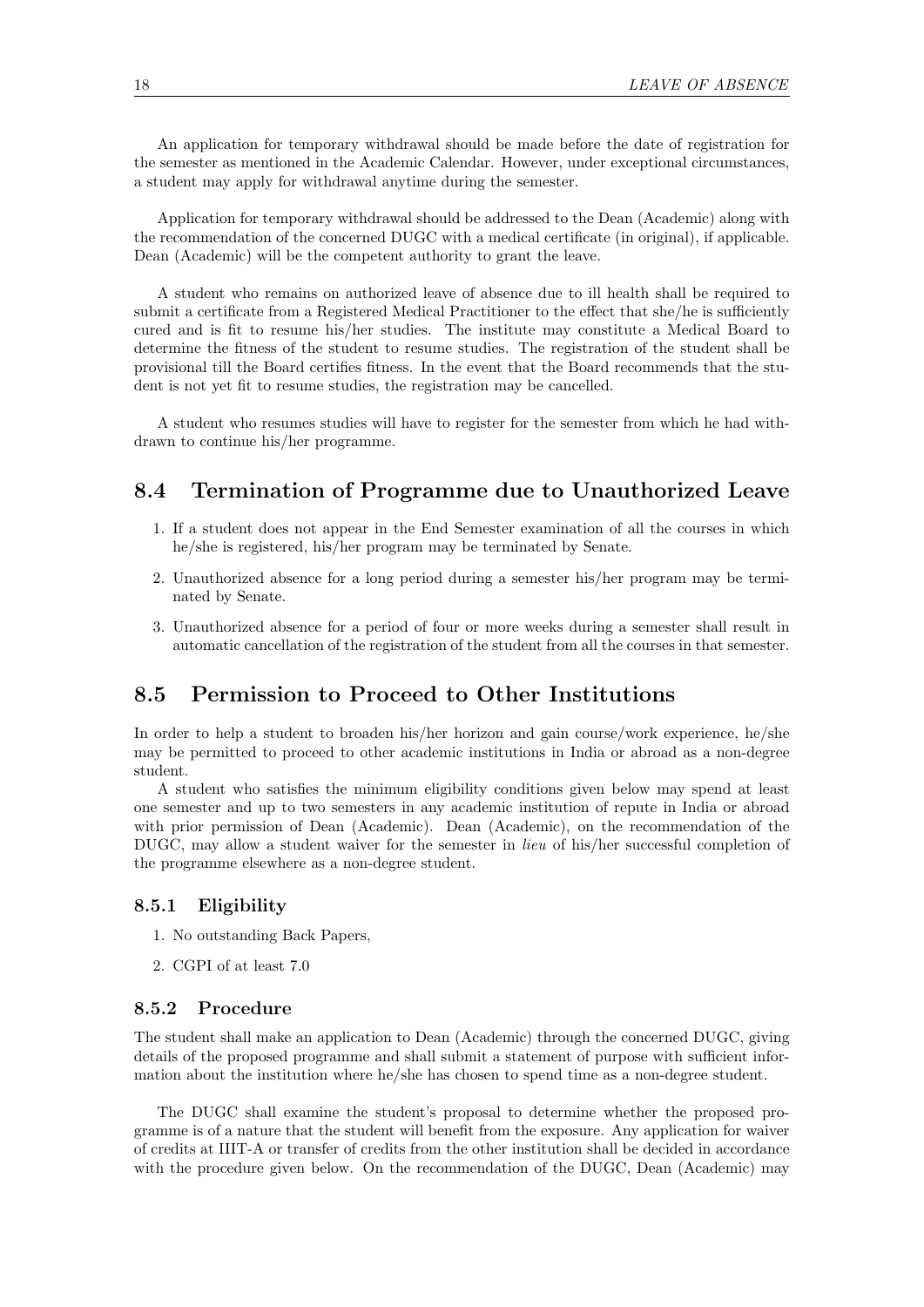Only after waiver for the semester in-lieu of his/her successful completion of the programme elsewhere as a non-degree student is granted, a student can proceed to spend time as a non-degree student.

#### <span id="page-20-0"></span>8.5.3 Transfer of Credits and Waiver in Lieu Thereof

Permission to proceed to another institution as a nondegree student does not imply that the student will automatically get waiver from the academic and other requirements of his/her ongoing undergraduate programme at the Institute.

However, on return, he/she may apply for waiver with an official transcript of the grades obtained by him/her at the selected institution as a non-degree student and other documents/material that the concerned DUGC may require for evaluation. The DUGC will determine, by whatever means it deems fit, the equivalent courses (credits) and/or requirements for which the student may be given a waiver in his/her undergraduate programme at the Institute.

Against the semester or semesters for which a waiver is granted, the SGPI can be calculated the basis of the credits/grades earn by him in the selected institution elsewhere. However under no conditions, the grades earned at any other institution shall be considered for CGPI calculations and it will not appear on the final transcript.

Those students who are selected by the Institute, using prescribed rules and procedures, to proceed on any Institutional Exchange Programme will also be governed by this clause for the transfer of academic credits, waiver, etc.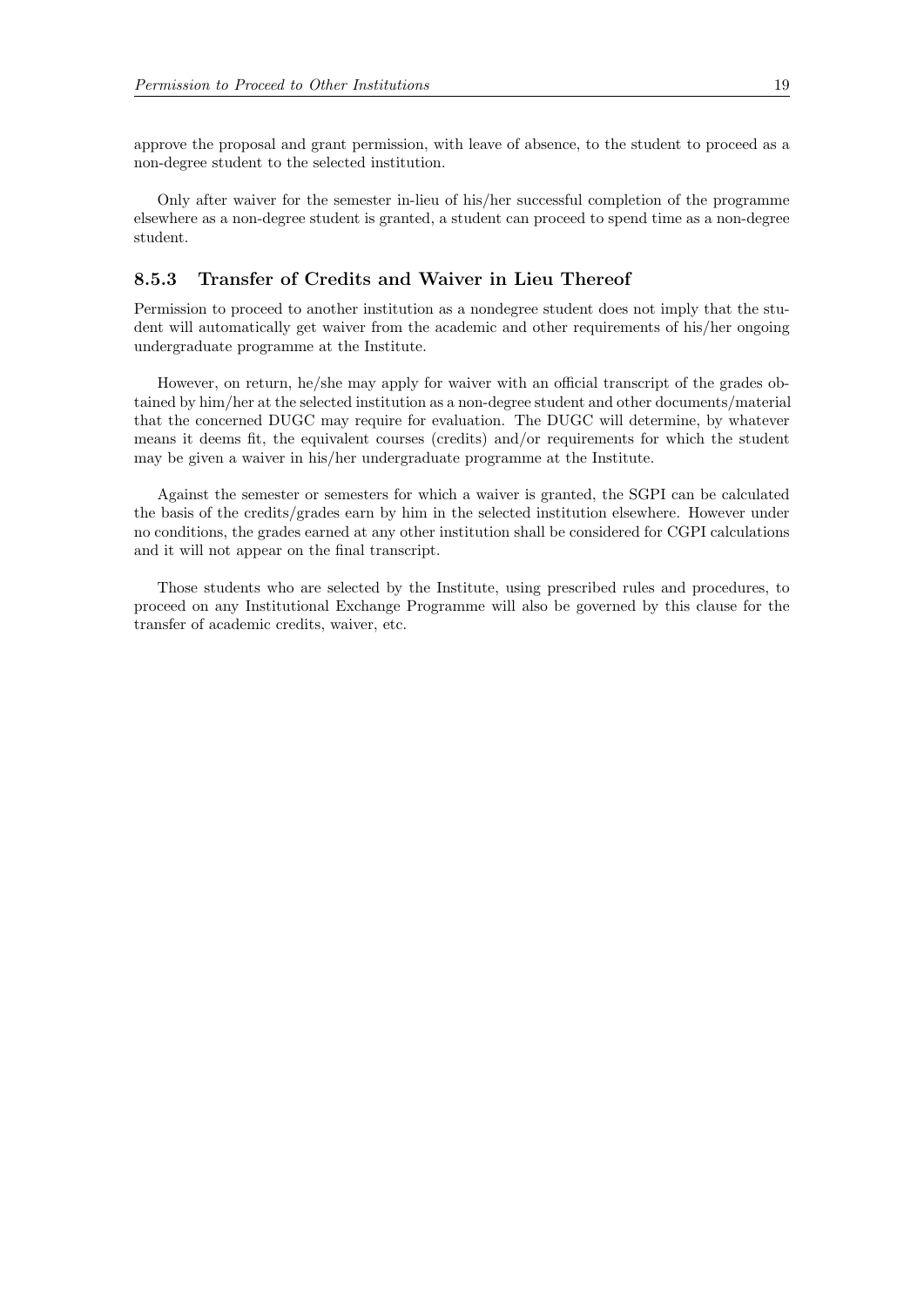# <span id="page-21-0"></span>9. PROGRAMME REQUIREMENTS

Minimum academic requirements shall be prescribed by Senate.

### <span id="page-21-1"></span>9.1 Programme Duration

The minimum duration and maximum durations are given in the table below. The semesters for which a student has been granted permission to withdraw temporarily on leave of absence will not be counted towards the calculation of duration for completion of the programme.

### <span id="page-21-2"></span>9.2 Extension Period for Final Semester Students

The maximum duration for completion of the courses listed in the Ordinance can be extended maximum of three months. The student who fails to complete his/her final semester project/thesis presentation within stipulated time frame will have to re-register himself/herself for that semester with prescribed fee. He/she will be awarded degree for the session when he/she completes the prerequisite for the award of degree.

### <span id="page-21-3"></span>9.3 Absence During the Semester Due to Internship/Training

All students absent in the class due to internship/training programme, during the academic session will be marked as absent. This absence will be considered in the category of Short Leave.

### <span id="page-21-4"></span>9.4 Termination

Upon completion of maximum allowable period, the enrollment of the student shall be cancelled automatically. Such termination/dismissal can also happen due to reasons listed under any of the other Ordinances, such as under [LEAVE OF ABSENCE](#page-18-0) and [CONDUCT AND DISCI-](#page-25-0)[PLINE](#page-25-0). The student shall however be free to make an appeal to the Senate for reinstatement explaining reasons for the delay.

| Sl | Programme                   | Min duration | Max duration <sup>1</sup> |
|----|-----------------------------|--------------|---------------------------|
|    | B.Tech                      | 4 years      | vears                     |
|    | Dual Degree B. Tech-M. Tech | 5 years      | 8 years                   |
|    | Dual Degree B.Tech-MBA      | 5 years      | 8 years                   |

Table 9.1: Total programme length for various courses

<span id="page-21-5"></span><sup>&</sup>lt;sup>1</sup>Additional one year relaxation shall be allowable to candidates belonging to SC/ST/PH categories.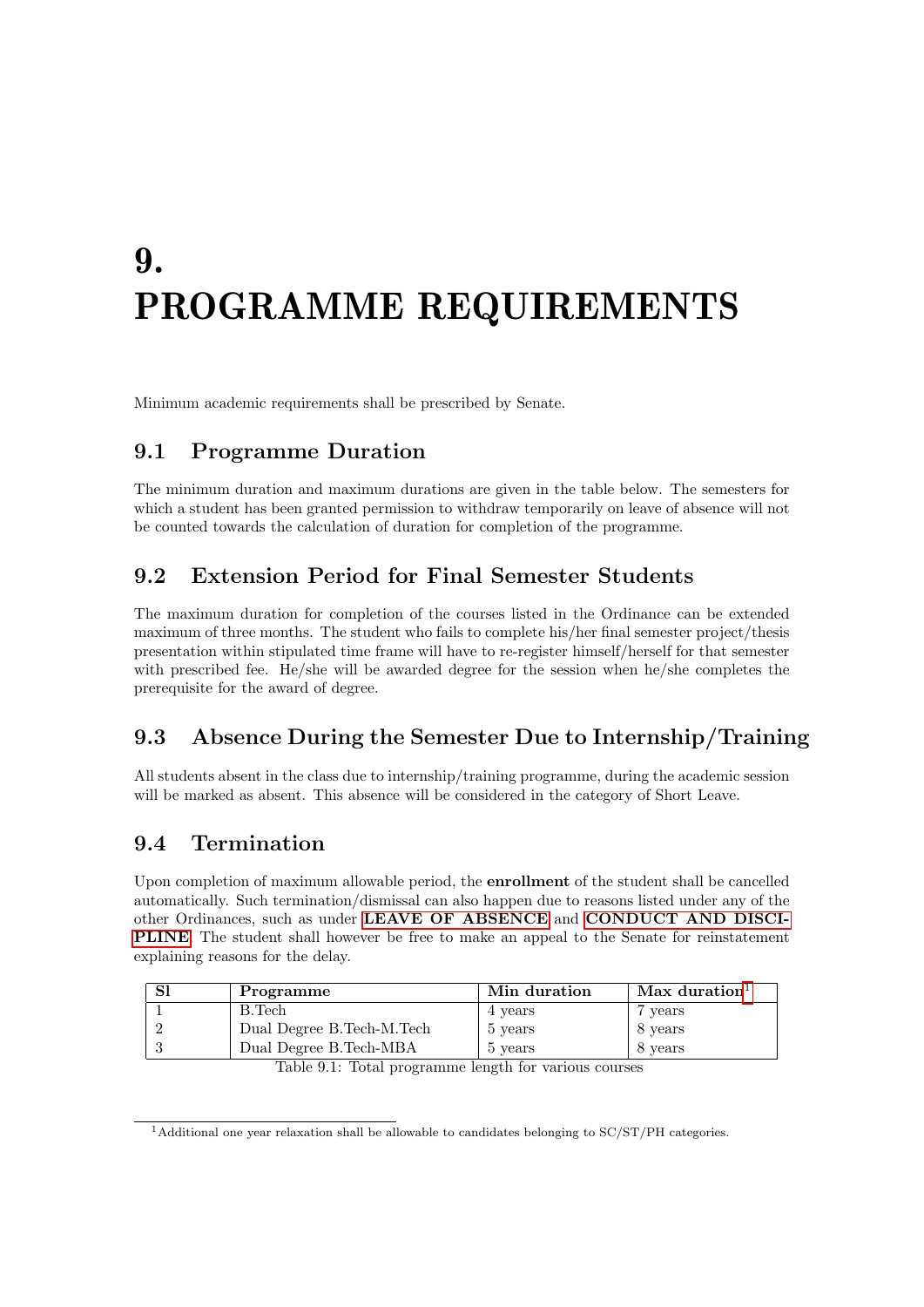### <span id="page-22-0"></span>9.5 Appeal Against Termination

A student whose Programme is terminated on account of inadequate Academic Performance or otherwise has the right to appeal to the Chairman Senate through DUGC and SUGC for reconsideration. While making the appeal against termination, he/she shall give reasons for his/her poor Academic Performance and/or to explain why his/her position (case) merits reconsideration. The Senate shall take a final decision after considering all the available inputs. However, the Senate shall not entertain any further appeal for review unless substantial additional information is brought to its notice. The maximum time for appeal against termination is one month from the date of the letter of termination.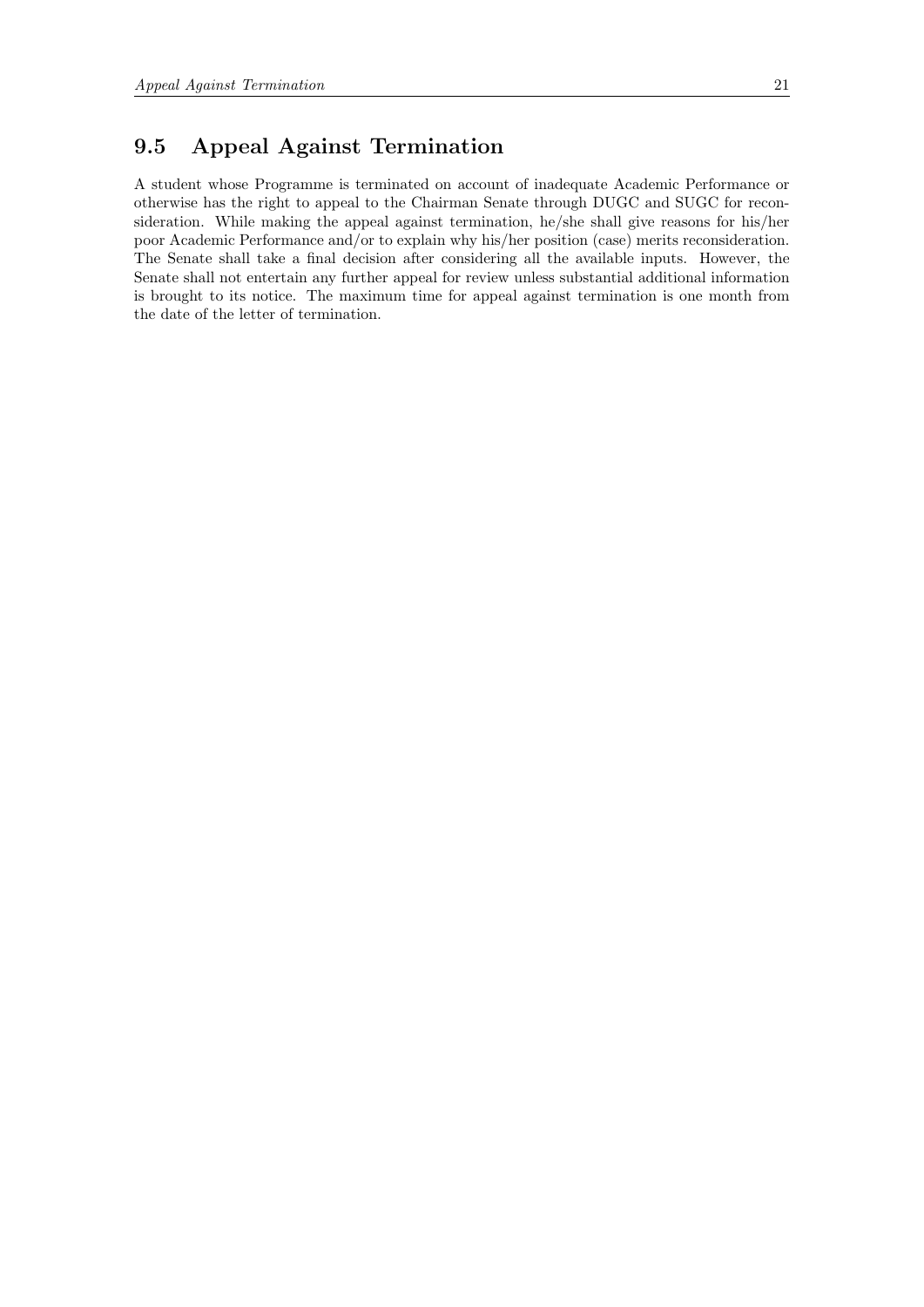## <span id="page-23-0"></span>10. GRADUATION REQUIREMENTS

#### <span id="page-23-1"></span>10.1 Requirements for Graduation

A student shall be deemed to have completed the graduation requirements if the student has:

- 1. passed all the prescribed courses;
- 2. satisfied the minimum academic requirements;
- 3. satisfied all the requirements specified by the concerned Department, if any;
- 4. satisfied all the requirements specified by the Senate and the Ordinances;

In addition, the student should have paid all the dues to the Institute, and, should have no pending case of indiscipline.

A student who has completed all the graduation requirements shall be recommended by the Senate to the Board of Governors (BoG) for the award of appropriate Degree in the ensuing Convocation. A Degree can be awarded only after the Board has approved the award of the Degree.

#### <span id="page-23-2"></span>10.2 Award of Degree

A student who has completed all the graduation requirements shall be recommended by the Senate to the BoG for the award of appropriate Degree in the ensuing Convocation.

A Degree can be awarded only after the BoG has approved the award of the Degree. However, provisional degree may be issued for the intervening period between the completion of graduation requirements and the Convocation. The provisional degree shall be valid for a maximum period of 5 years from the date of issue.

#### <span id="page-23-3"></span>10.3 Withdrawal of Degree

Under extremely exceptional circumstances, where gross violation of the graduation requirements is detected at a later stage, the Senate may recommend to the Board of Governors for withdrawal of a degree already awarded.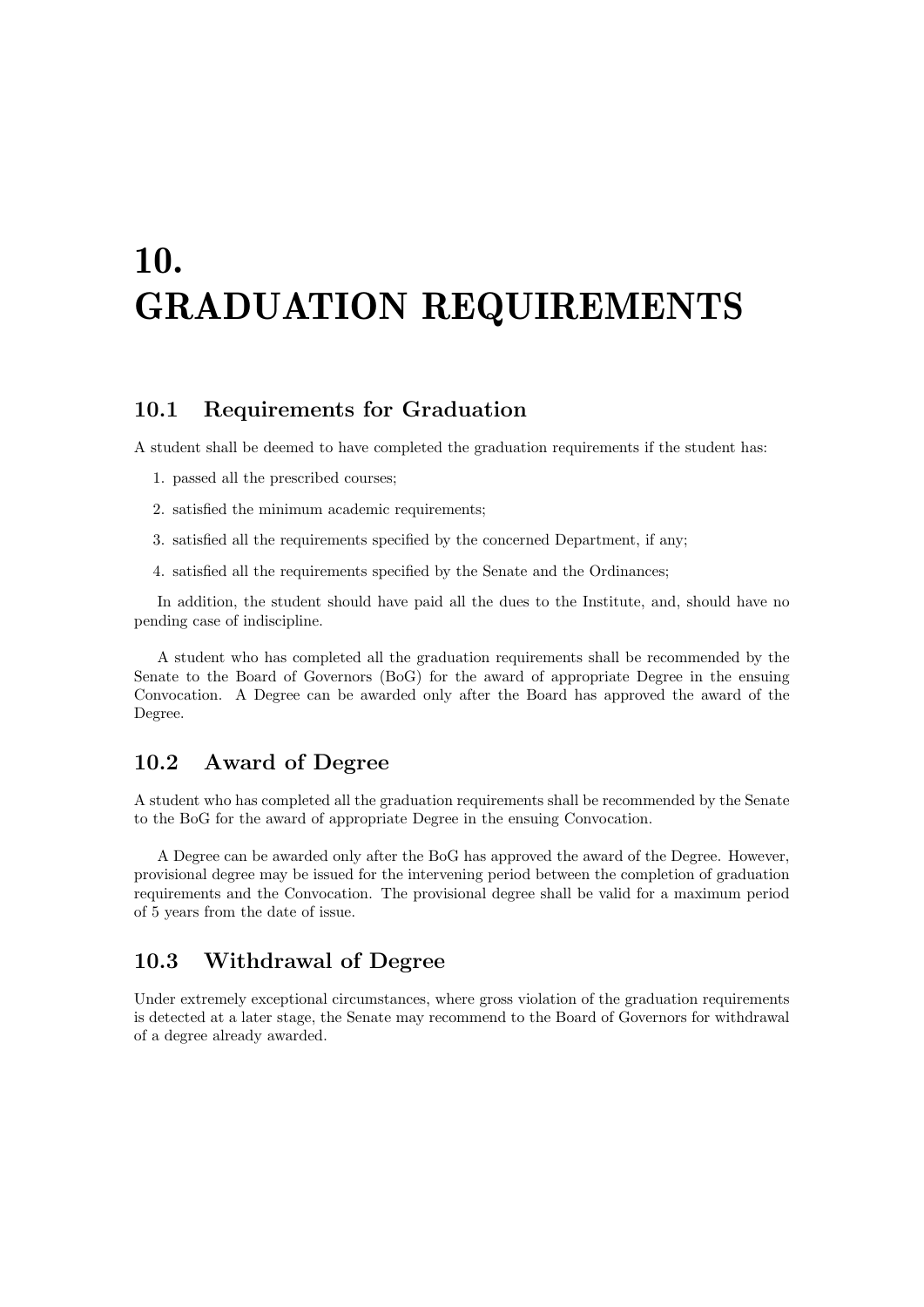# <span id="page-24-0"></span>11. SCHOLARSHIPS, AWARDS, PRIZES AND MEDALS

- 1. Merit-cum-Means awards/scholarships, freeships and Certificates of Merit shall be awarded to undergraduate students according to the rules laid down by the Senate.
- 2. Scholarships are liable to be withdrawn, partially or wholly, in case of misconduct, deliberate concealment of material facts and/or supply of false information.
- 3. Students leaving the Institute on their own accord without completing the programme of study may be required to refund the amount of scholarship received during that year.
- 4. No student can receive two scholarships simultaneously.
- 5. Scholarships will not be paid after the month in which a student completes all the prescribed courses.
- 6. To promote and recognize academic excellence, constructive leadership and overall growth and development of students, the Senate shall award Prizes/Medals/Scholarships to be instituted either by the Institute or through endownment /grants of donors. The norms and conditions for the institution of such Scholarships/Prizes/Medals shall require approval of the Board of Governors.
- 7. Dual Degree B.Tech-M.Tech and Integrated M.Tech students are eligible for scholarship as per Government norms made from time to time.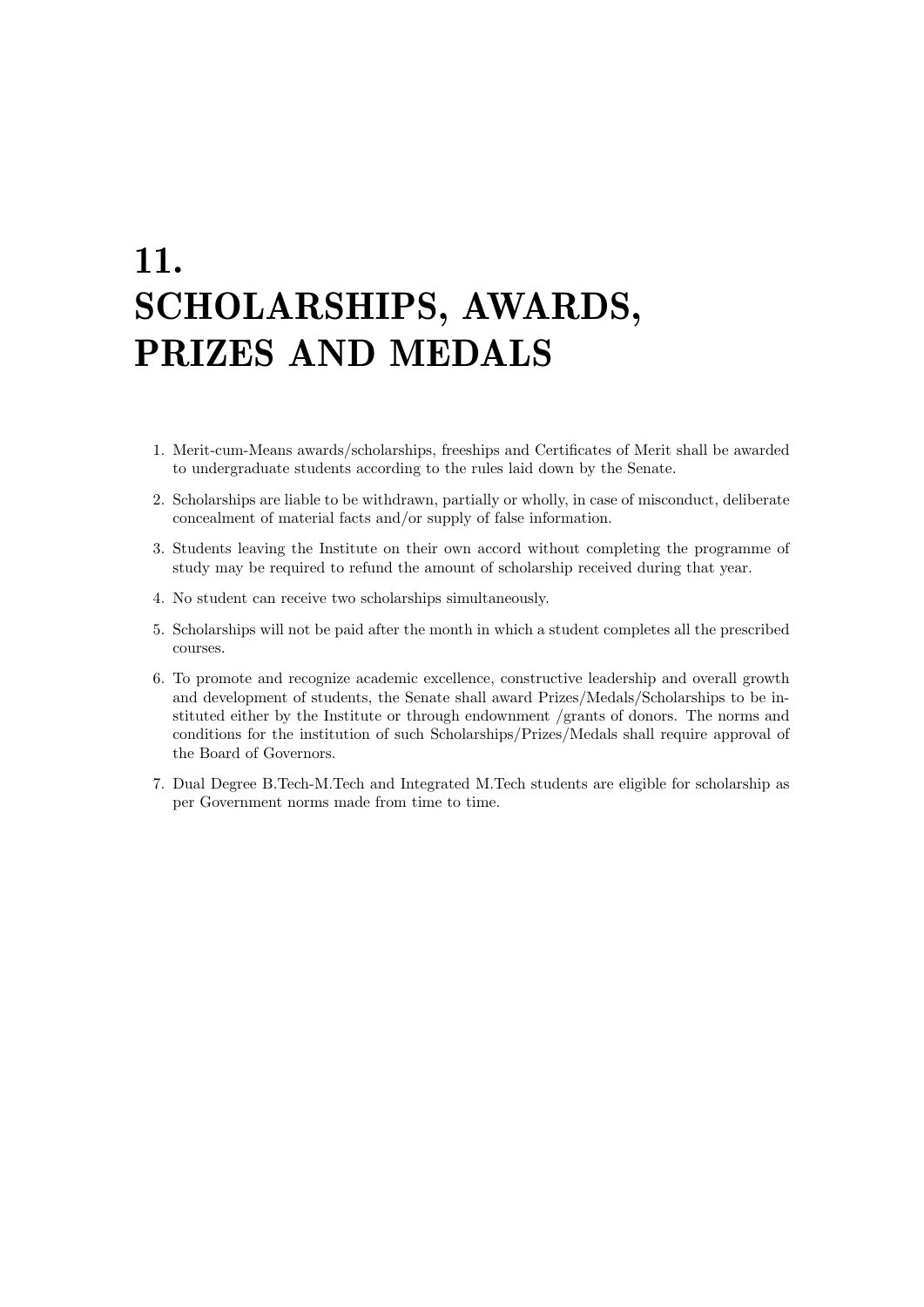# <span id="page-25-0"></span>12. CONDUCT AND DISCIPLINE

- 1. Each student shall conduct himself/herself, both within and outside the campus of the Institute, in a manner befitting a student of an Institute of National importance. No student is expected to indulge in any activity which tends to bring down the prestige of the Institute. Each student shall show due respect and courtesy to the teachers, administrators, officers and employees of the Institute; and, good neighborly behaviour to fellow students. They should also pay due courtesy to the visitors and residents of the campus.
- 2. Lack of courtesy and decorum; unbecoming conduct (both within and outside the Institute); willful damage or removal of Institute property or belongings of a fellow student; disturbing fellow students in their studies; adoption of unfair means during examinations; breach of rules and regulations of the Institute; noisy and unseemly behaviour and similar other undesirable activities shall constitute violation of the Code of Conduct of students.
- 3. Violation of the Code of Conduct of students by any student, shall invite disciplinary action and may merit punishment, such as reprimand, disciplinary probation, fine, being debarred from examination, debarring the use of placement services, withholding of grades, withholding of degree, cancellation of registration and even dismissal from the Institute.
- 4. The Warden-in-Charge of the concerned Hostel shall have power to reprimand or impose fine or take any other such suitable measure against any resident of the Hostel, who violates either the rules and regulations or the Code of Conduct pertaining to the concerned Hostels.
- 5. The Instructor-in-Charge of a course/Chief Proctor shall have the power to debar a student from the examination in which the student is detected to be using unfair means. They Instructor/Tutor shall have the power to take appropriate action against a student who attempts to misbehave in the class.
- 6. Ragging, in any form, is strictly prohibited and any violation shall be considered as a serious offence, leading even to dismissal from the Institute.
- 7. The Senate shall constitute a Standing Committee to investigate the alleged misdemeanour reported and recommend a suitable course of action. The Senate shall also prescribe the procedure for dealing with the recommendations of this Committee. Violation of the Code of Conduct of students, by a student or a group of students can be referred to this Committee by any student or a teacher and the Director or any other functionary of the Institute.
- 8. In very exceptional circumstances, the Chairman, Senate may appoint a Special Disciplinary Committee to investigate and/or recommend the action to be taken in case of any act of gross indiscipline involving a large number of students which may tarnish the image of the Institute.
- 9. The case of a defaulting student recommended for dismissal from the Institute shall ordinarily be referred to the Senate for its final decision.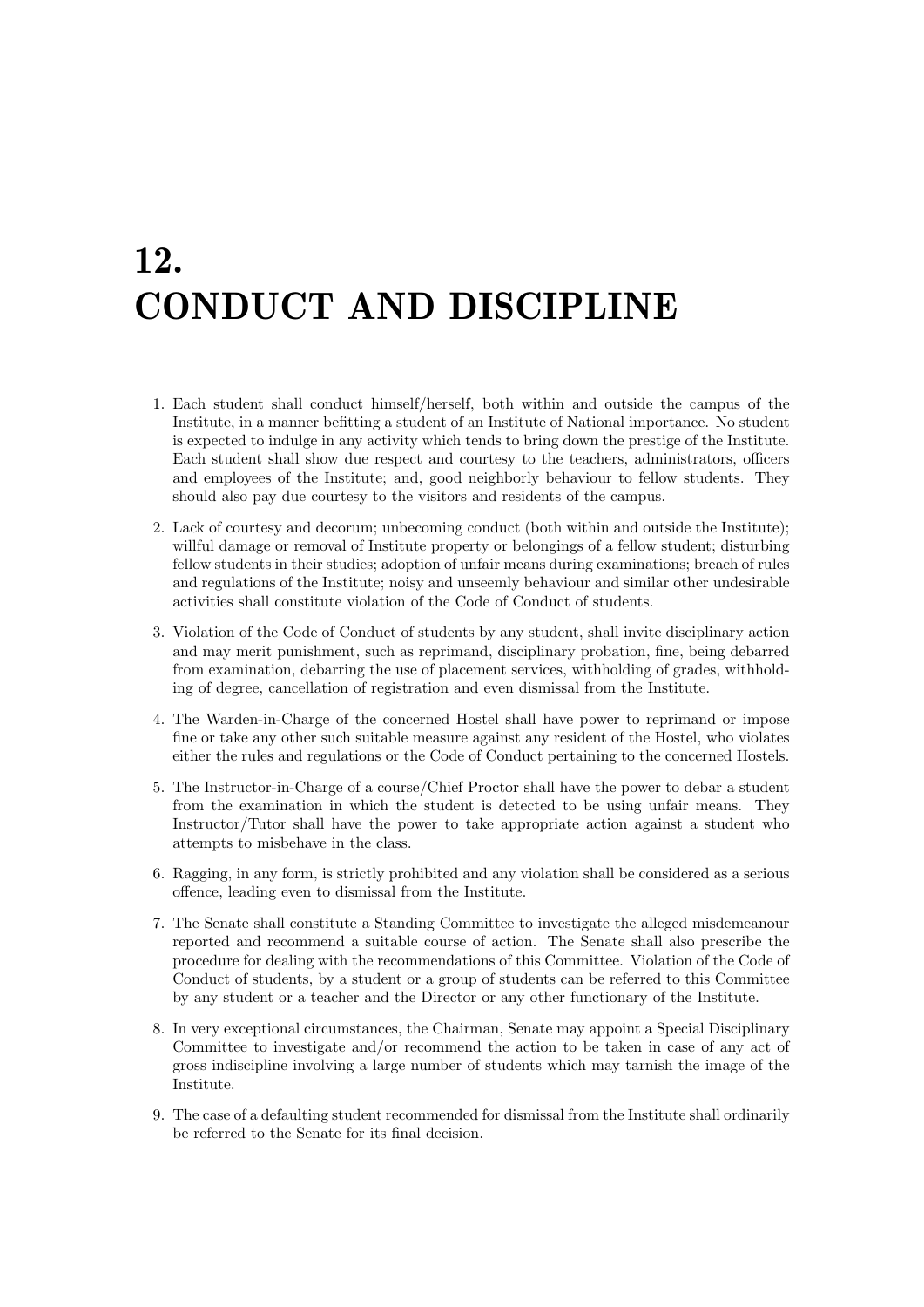- 10. A defaulting student who feels aggreived with the punishment awarded may prefer an appeal to the Chairman, Senate stating clearly the reasons why the punishment should not be awarded. The Senate shall prescribe the procedure to process such an appeal.
- 11. A student who is found guilty of some major offence may not be recommended by the Senate to the Board of Governors for the award of a degree/certificate even if all the academic requirements have been satisfactorily completed by the concerned student.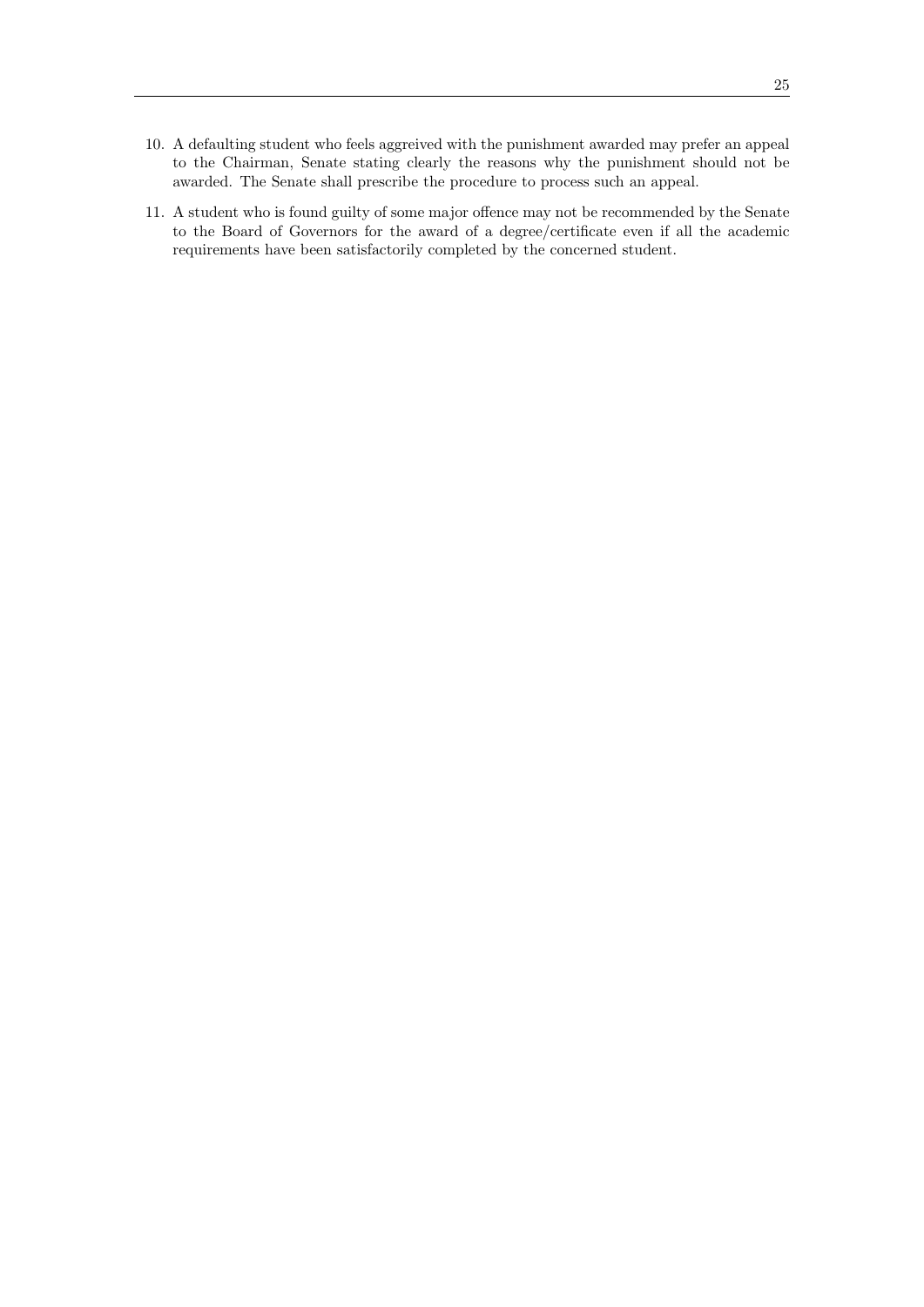# <span id="page-27-0"></span>13. **HOSTELS**

- 1. IIIT-Allahabad is a residential Institute and, therefore, every registered student shall reside in a room assigned to him in one of the Hostels. In exceptional cases, the Director may permit a student to reside with his or her parent/local guardian. Such students shall, however, pay full seat rent and such other dues as may be prescribed from time to time.
- 2. For each Hostel there shall be a Warden and other staff as may be determined by the Director of the Institute from time to time. The office of the Chairman, Council of Wardens (CoW) and other Wardens shall be held by the members of the academic staff of the Institute. These appointments shall be made by the Director. The Warden of a Hostel shall be responsible for managing it efficiently.
- 3. Every student residing in a Hostel shall join the Hostel Mess. However, the Warden may exempt an individual student from the Hostel Mess on medical grounds for a specified period.
- 4. During Institute vacations, messes of a few Hostels will function, depending upon need. All students staying in the Hostel during vacation shall have to join one of these messes. No other arrangement will normally be permitted.
- 5. Each Hostel shall have a Executive Committee (HEC). The constitution of the HEC and its functions shall be as decided by the CoW.
- 6. Every resident shall be personally responsible for the safe up- keep of the furniture and other items supplied to the resident and will be charged for any damage or loss caused by design or negligence during the occupancy of the room.
- 7. Every resident must pay the mess bill by the due date, announced by the Warden. Failure to deposit the dues in time may result in fine or such other penalty as the Warden may deem fit. Even the registration of a student may be cancelled in case of failure to clear the mess dues within 30 days of the due date.
- 8. Besides the payment of mess dues, every resident will also pay establishment charges every month at the rate prescribed from time to time by the Warden. This is in addition to the mess establishment charges payable to the Institute.
- 9. Residents shall respect the right of each individual to express his/her ideas, pursue his/her interests and follow the style of life most meaningful to him/her. However, party based political campaigning is prohibited.
- 10. Visitors of the opposite sex are strictly prohibited to enter the residential blocks of any Hostel.
- 11. Students are disallowed to enter the residential areas of faculty and employees except on invitation.
- 12. Use of liquor, drugs, or any other intoxicants in the Hostel premises is strictly prohibited.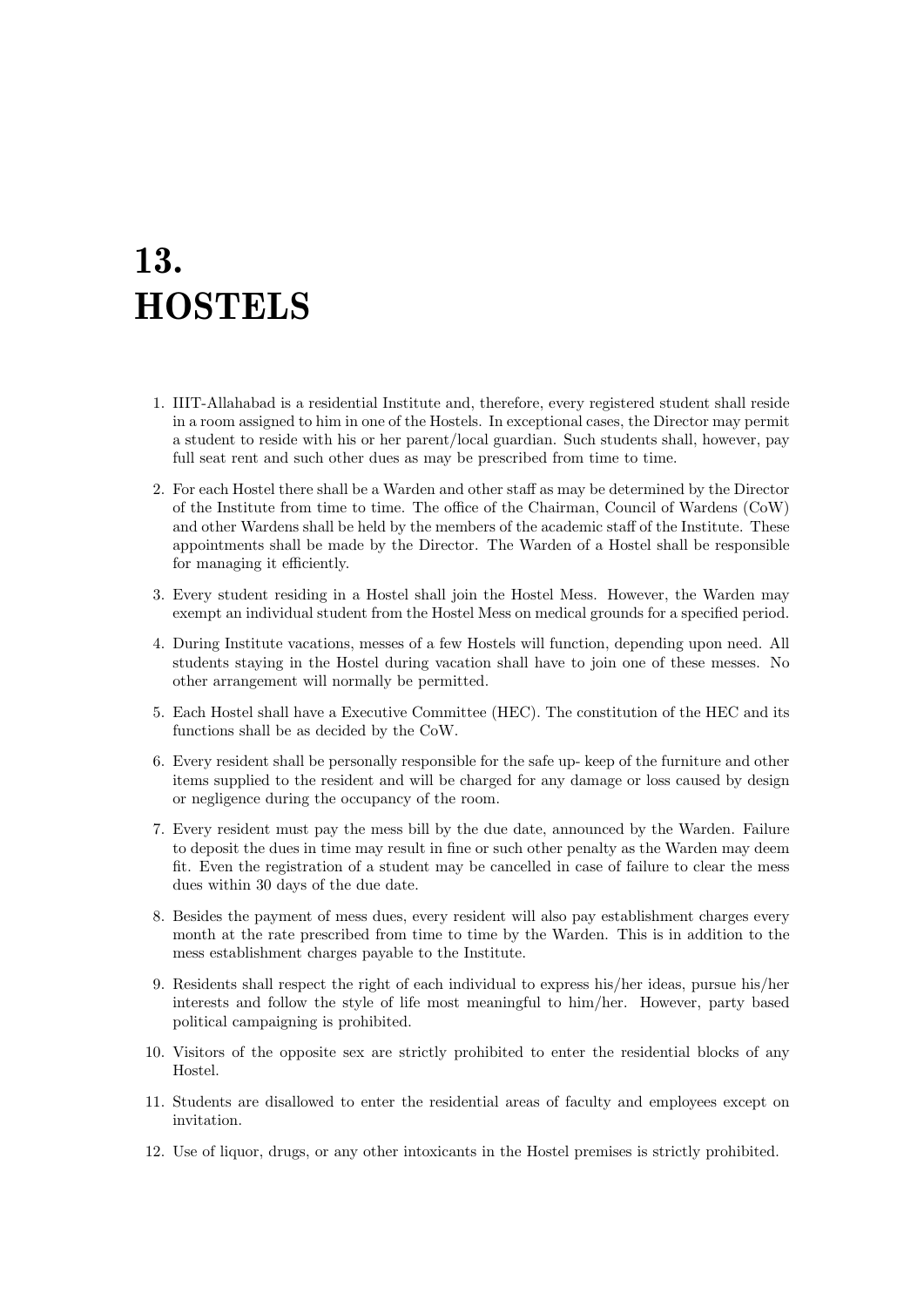- 13. Every resident shall comply with all the rules and regulations of the Hostel as may be in force from time to time. The Warden shall take necessary action against the defaulters.
- 14. The guidelines for Hostel residents will be displayed on the Institute website in the form of Hostel Manual.